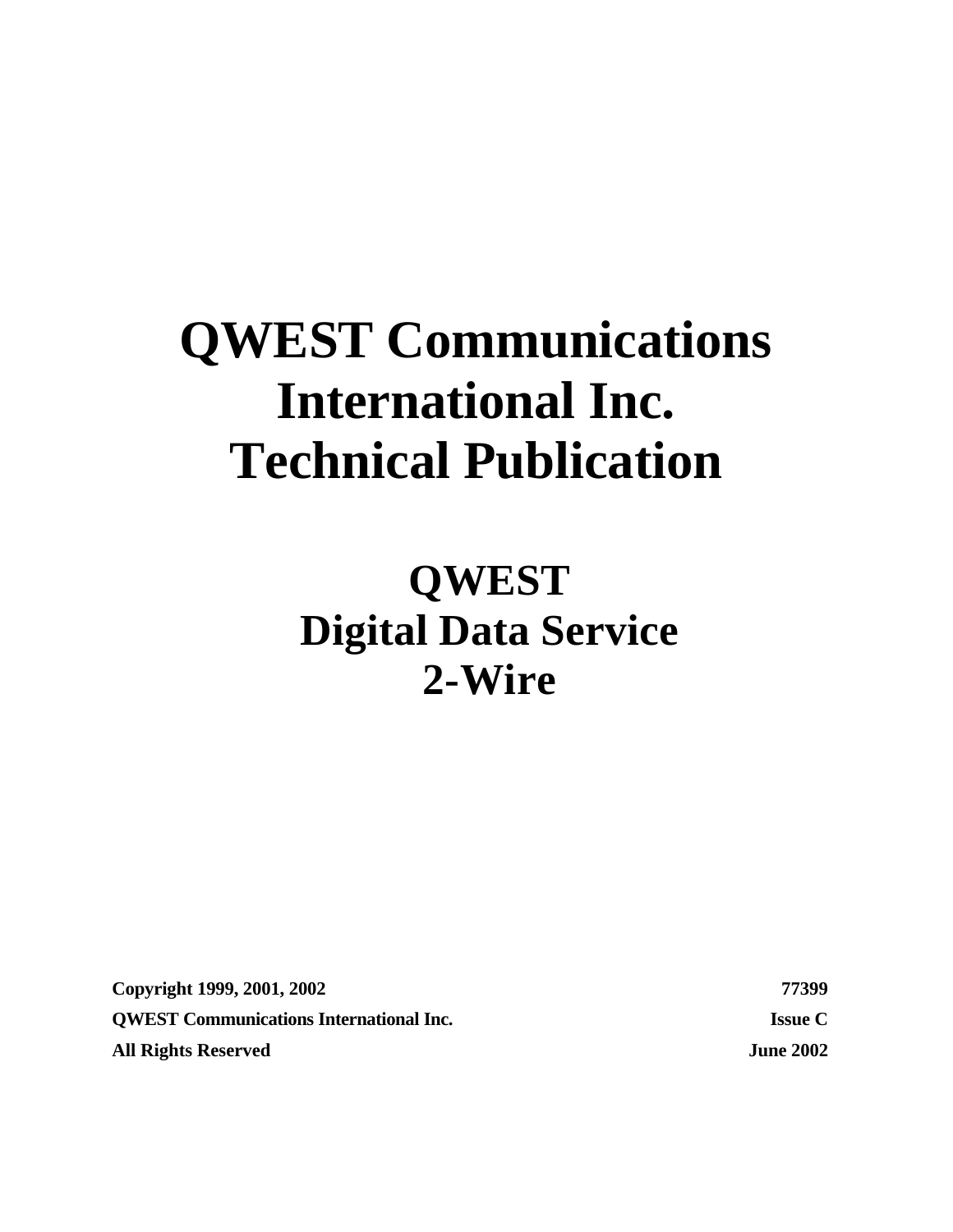#### NOTICE

This document describes a brief product description, application information, technical information and Network Channel/Network Channel Interface (NC/NCI) combinations for the QWEST's Digital Data Service 2-wire.

QWEST Communications International Inc. reserves the right to revise this document for any reason, including but not limited to, conformity with standards promulgated by various governmental or regulatory agencies; utilization of advances in the state of the technical arts; or to reflect changes in the design of equipment, techniques, or procedures described or referred to herein.

Liability to anyone arising out of use or reliance upon any information set forth herein is expressly disclaimed, and no representation or warranties, expressed or implied, are made with respect to the accuracy or utility of any information set forth herein.

This document is not to be construed as a suggestion to any manufacturer to modify or change any of its products, nor does this publication represent any commitment by QWEST Communications International Inc. to purchase any specific products. Further, conformance to this publication does not constitute a guarantee of a given supplier's equipment and/or its associated documentation.

Future issues of Technical Publication 77399 will be announced to the industry at least 45 days before the issuance date. This notice, which will come through our standard customer notification channels, will allow the customer time to comment on the proposed revisions.

Ordering information for QWEST Publications can be obtained from the Reference Section of this document.

If further information is required, please contact:

QWEST Communications International Inc. Manager – New Services Planning 700 W. Mineral Ave. MN-G14.27 Littleton, CO 80120 (303) 707-7117 (303) 707-9497 Fax # E-mail: techpub@qwest.com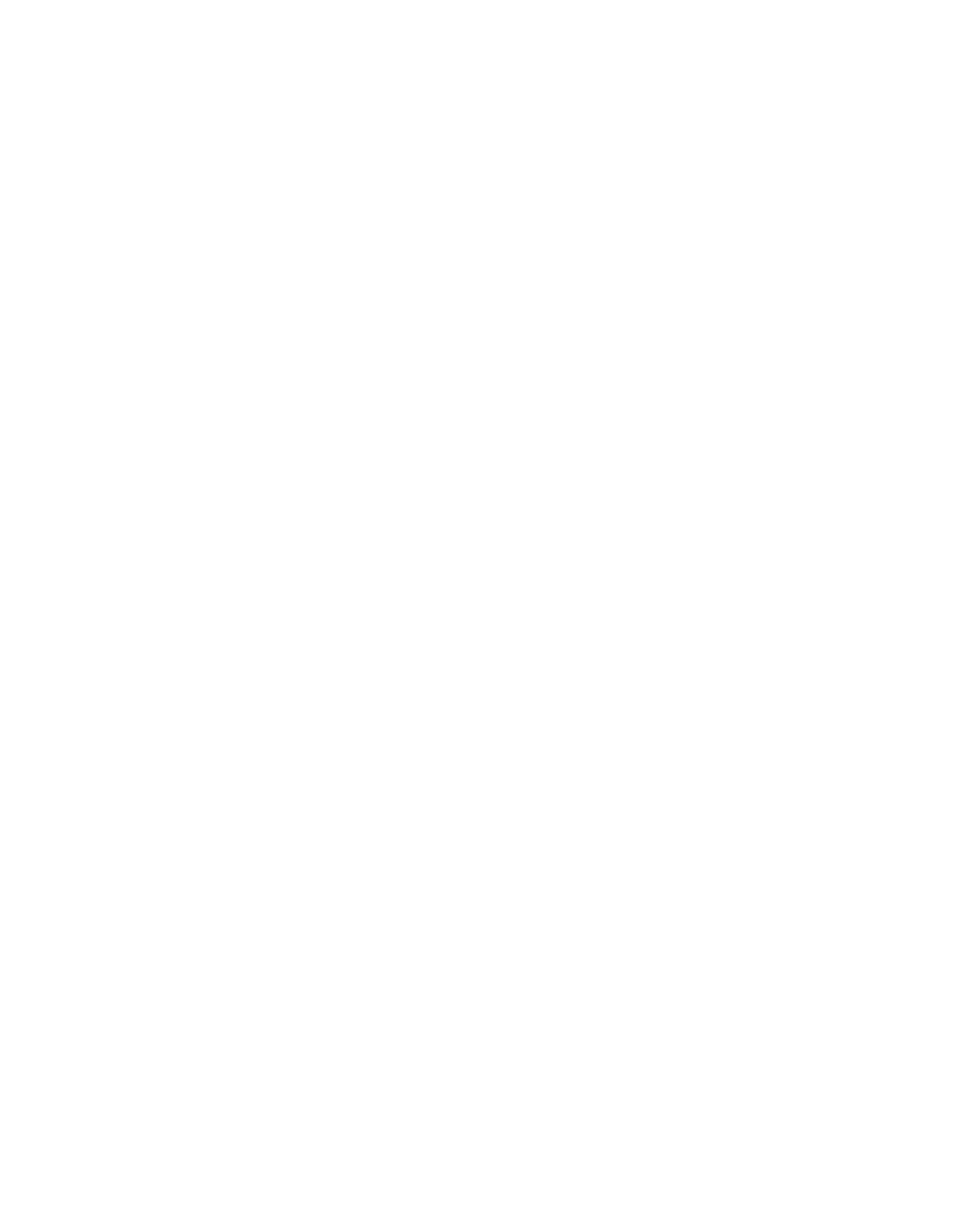#### COMMENTS on PUB 77399

#### PLEASE TEAR OUT AND SEND YOUR COMMENTS/SUGGESTIONS TO:

QWEST Corporation Manager – New Services Planning 700 W. Mineral Ave. MN-G14.27 Littleton, CO 80120 (303) 707-7117 (303) 707-9497 Fax # E-mail: techpub@qwest.com

Information from you helps us to improve our Publications. Please take a few moments to answer the following questions and return to the above address.

| Was this Publication valuable to you in understanding  |                   |     |
|--------------------------------------------------------|-------------------|-----|
| The technical parameters of our service?               | YES               | NO  |
| Was the information accurate and up-to-date?           | YES NO            |     |
| Was the information easily understood?                 | YES NO            |     |
| Were the contents logically sequenced?                 | $YES$ NO $\qquad$ |     |
| Were the tables and figures understandable and helpful | YES NO            |     |
| Were the pages legible?                                | YES.              | NO. |

If you answered NO to any of the questions and/or if you have any other comments or suggestions, please explain:

\_\_\_\_\_\_\_\_\_\_\_\_\_\_\_\_\_\_\_\_\_\_\_\_\_\_\_\_\_\_\_\_\_\_\_\_\_\_\_\_\_\_\_\_\_\_\_\_\_\_\_\_\_\_\_\_\_\_\_\_\_\_\_\_\_\_\_\_\_\_\_\_\_\_

|                  | (Attach additional sheet, if necessary) |
|------------------|-----------------------------------------|
| Name             |                                         |
|                  |                                         |
|                  |                                         |
| Telephone Number |                                         |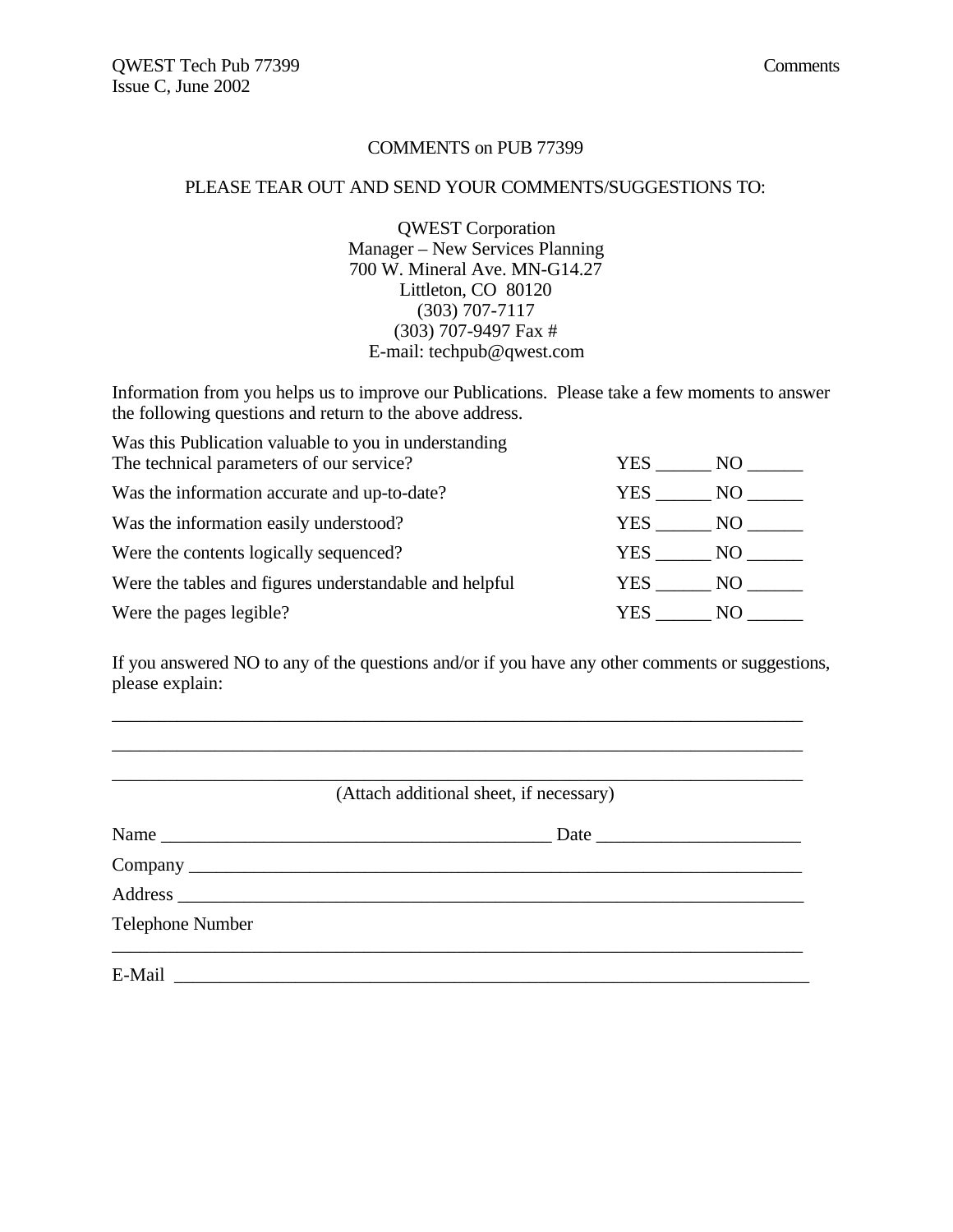# **Contents**

|                | <b>Chapter and Section</b> | Page                                                              |  |
|----------------|----------------------------|-------------------------------------------------------------------|--|
| $\mathbf{1}$ . |                            |                                                                   |  |
|                | 1.1                        |                                                                   |  |
|                | 1.2                        |                                                                   |  |
|                | 1.3                        |                                                                   |  |
|                | 1.8                        |                                                                   |  |
| 2.             |                            |                                                                   |  |
|                | 2.1                        |                                                                   |  |
|                | 2.2                        |                                                                   |  |
|                | 2.2                        |                                                                   |  |
|                | 2.4                        |                                                                   |  |
| 3.             |                            |                                                                   |  |
|                | 3.1                        |                                                                   |  |
|                | 3.2                        |                                                                   |  |
|                | 3.3                        |                                                                   |  |
|                | 3.4                        |                                                                   |  |
|                | 3.5                        |                                                                   |  |
|                | 3.6                        |                                                                   |  |
|                | 3.7                        | Compatible Network Channel Interface (NCI) Code Combinations  3-3 |  |
| $\mathbf{4}$ . |                            |                                                                   |  |
|                | 4.1                        |                                                                   |  |
|                | 4.2                        |                                                                   |  |
|                | 4.3                        |                                                                   |  |
|                | 4.4                        |                                                                   |  |
|                |                            |                                                                   |  |
|                |                            | 4.4.2                                                             |  |
|                |                            | 4.4.3                                                             |  |
|                | 4.5                        |                                                                   |  |
|                | 4.6                        |                                                                   |  |
|                | 4.7                        |                                                                   |  |
|                | 4.8                        | Upper Bound of Power Spectral Density of Signal at Network        |  |
|                |                            |                                                                   |  |
|                | 4.9                        |                                                                   |  |
|                | 4.10                       |                                                                   |  |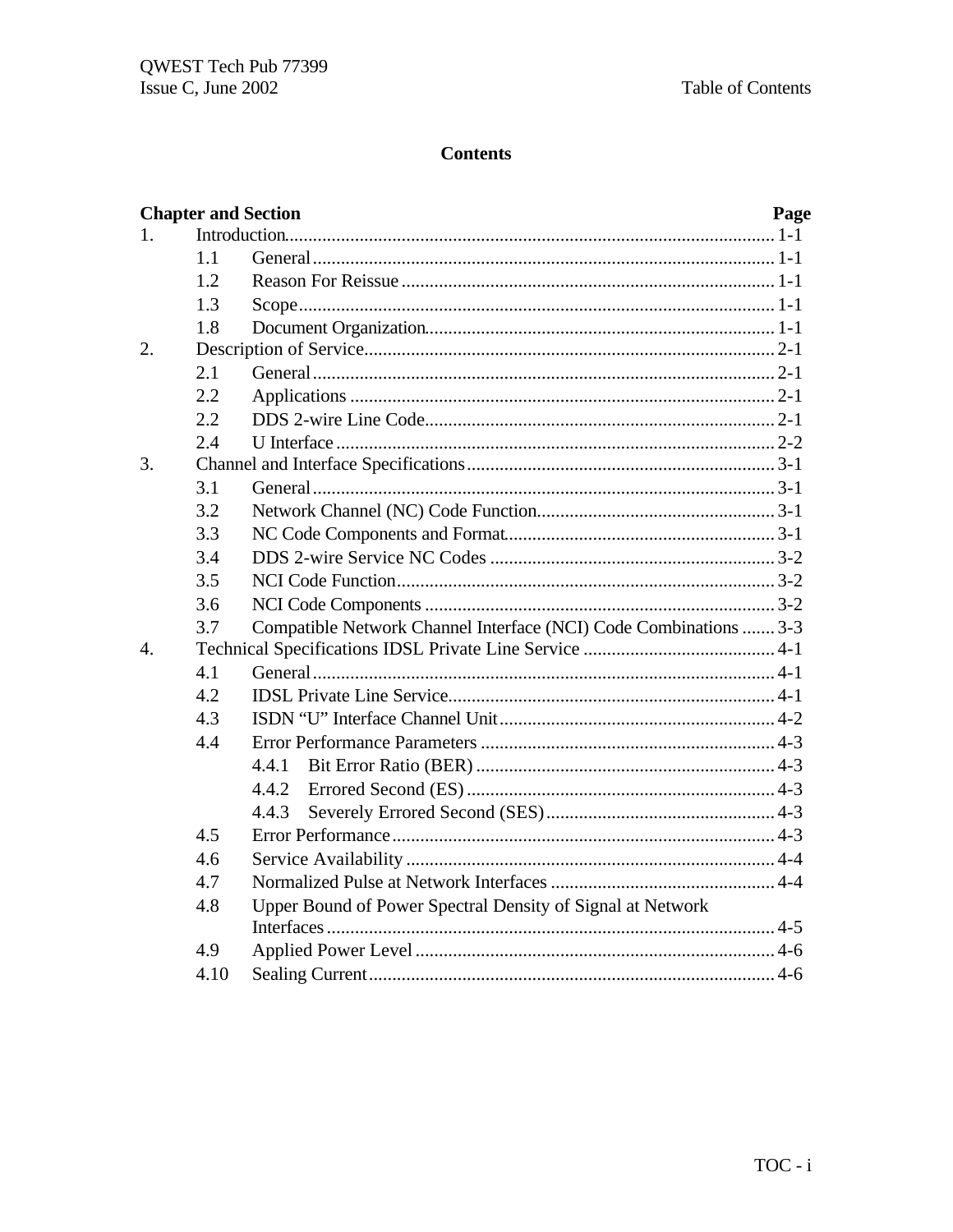# **Contents (Continued)**

|                |     | <b>Chapter and Section</b>                                           | Page |
|----------------|-----|----------------------------------------------------------------------|------|
| 5.             |     |                                                                      |      |
|                | 5.1 |                                                                      |      |
|                | 5.2 |                                                                      |      |
| 6.             |     |                                                                      |      |
|                | 6.1 |                                                                      |      |
|                | 6.2 |                                                                      |      |
| 7.             |     |                                                                      |      |
|                | 7.1 |                                                                      |      |
|                | 7.2 | Institute of Electrical and Electronics Engineers Publications7-1    |      |
|                | 7.3 |                                                                      |      |
|                | 7.4 |                                                                      |      |
|                | 7.5 |                                                                      |      |
|                | 7.6 |                                                                      |      |
|                | 7.7 |                                                                      |      |
|                | 7.8 |                                                                      |      |
| <b>Tables</b>  |     |                                                                      |      |
| $1 - 1$        |     |                                                                      |      |
| $3-1$          |     |                                                                      |      |
| $3 - 2$        |     | Available DDS 2-wire Service Network Channel Interface Codes 3-3     |      |
| $3 - 3$        |     |                                                                      |      |
| $3 - 4$        |     | DDS 2-wire Service, IntraLATA NC/NCI Code Combinations 3-4           |      |
| $4 - 1$        |     | <b>IDSL Private Line Service Long-Term Accuracy and Availability</b> |      |
|                |     |                                                                      |      |
| <b>Figures</b> |     |                                                                      |      |
| $2 - 1$        |     |                                                                      |      |
| $3 - 1$        |     |                                                                      |      |
| $3 - 2$        |     |                                                                      |      |
| $4 - 1$        |     |                                                                      |      |
| $4 - 2$        |     |                                                                      |      |

4-3 Normalized Pulse from an NT or LT Transmitter............................................... 4-5 4-4 Maximum Power Spectral Density Mask............................................................ 4-6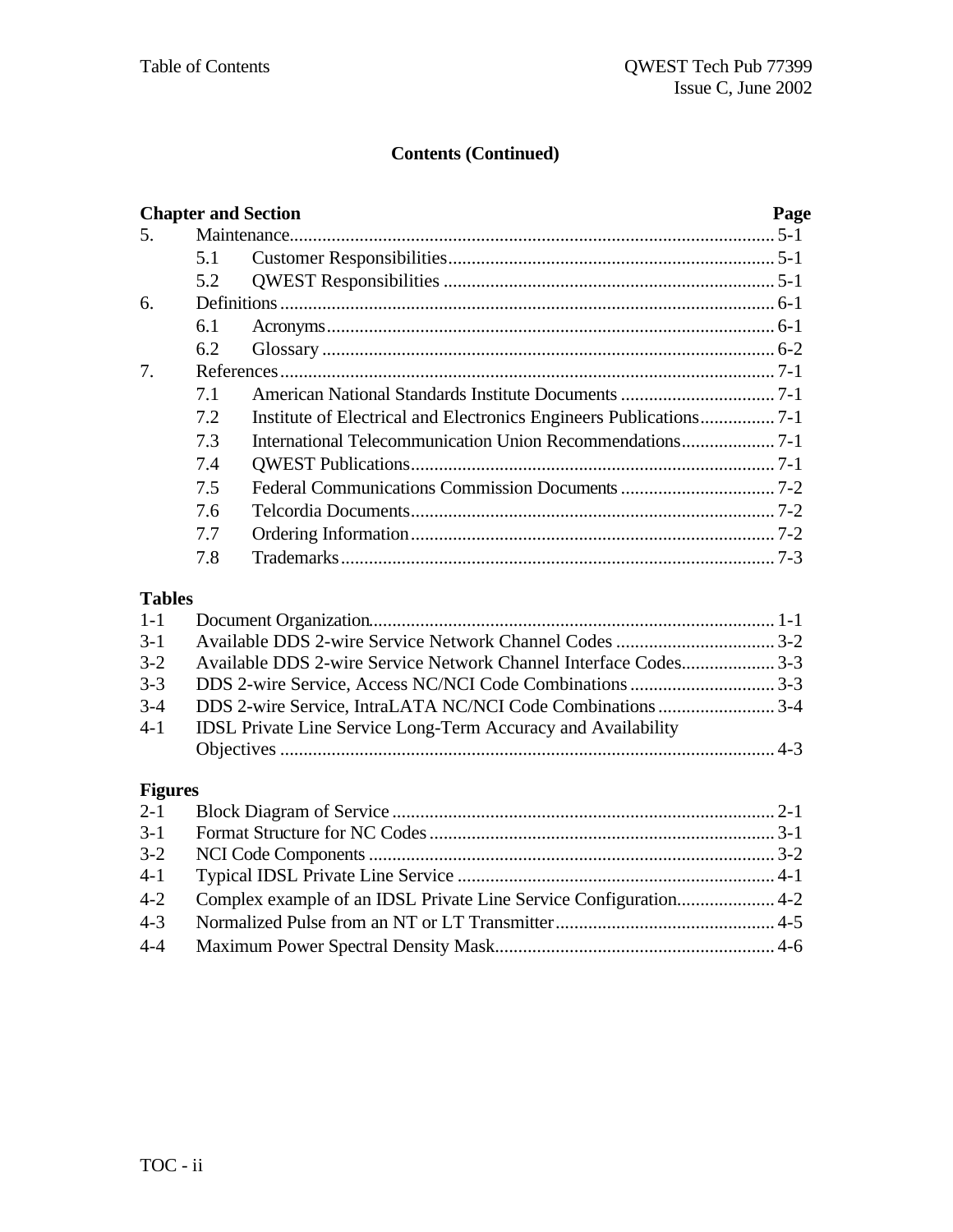# **CONTENTS**

# **Chapter and Section**

# Page

| 1. |  |  |
|----|--|--|
|    |  |  |
|    |  |  |
|    |  |  |
|    |  |  |
|    |  |  |

# **Table**

| $1-1$ |  |  |  |
|-------|--|--|--|
|-------|--|--|--|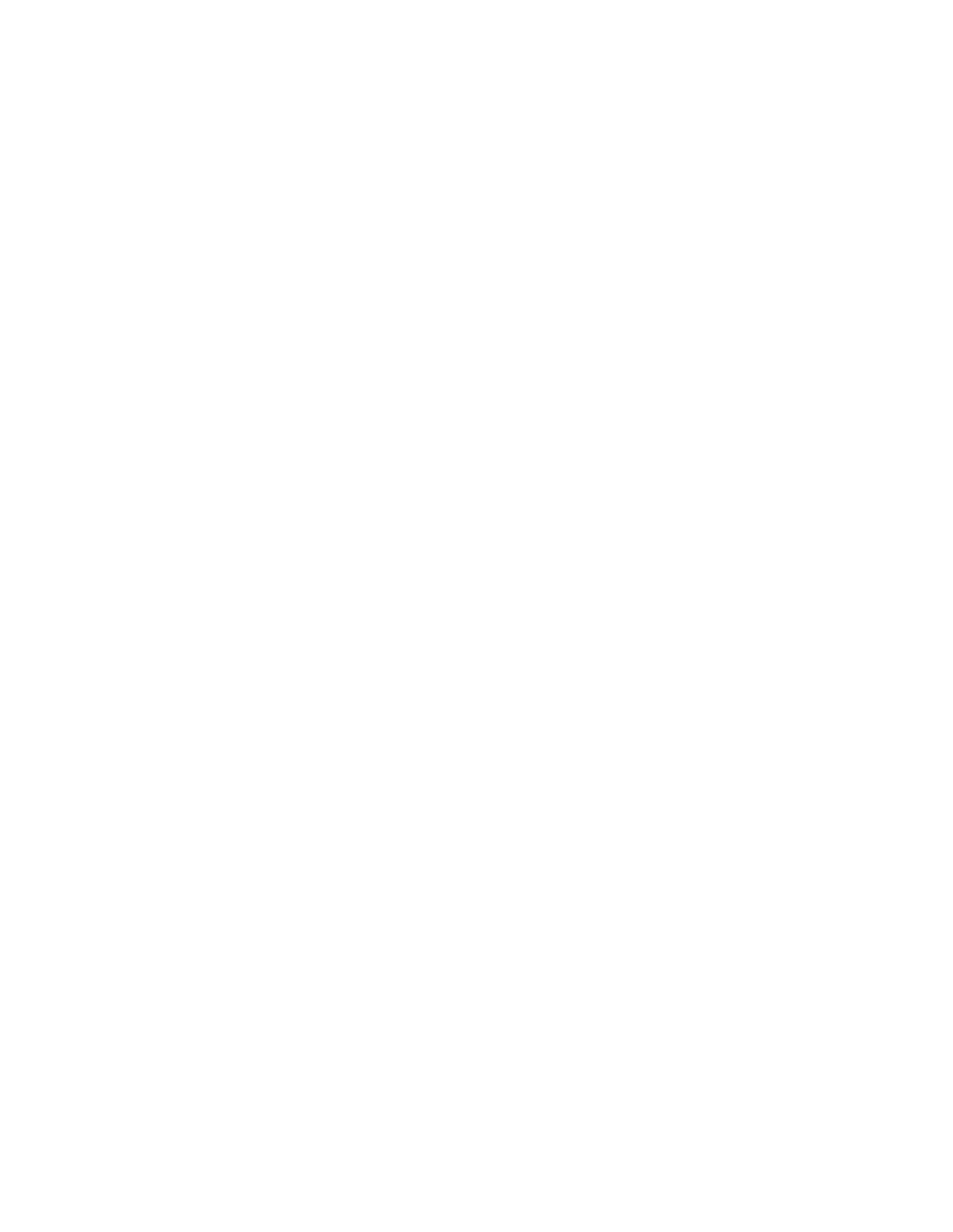#### **1. Introduction**

#### **1.1 General**

This document describes a brief product description, application information, technical information and Network Channel/Network Channel Interface (NC/NCI) combinations for the QWEST's Digital Data Service 2-wire (DDS 2-wire).

#### **1.2 Reason For Reissue**

This issue is published to distinguish the difference in ISDN and IDSL technologies used for DDS 2-Wire and DSL services.

#### **1.3 Scope**

The intent of this document is to provide End-Users (EU's), service providers, and equipment manufacturers with a description of QWEST's Digital Data Service 144 Kilo Bits per Second, its operational characteristics and available network interfaces.

#### **1.4 Document Organization**

Table 1-1 describes how this document is organized.

| <b>Chapter</b> | Title                                                               | <b>Contents</b>                                                                        |
|----------------|---------------------------------------------------------------------|----------------------------------------------------------------------------------------|
|                | <b>Introduction</b>                                                 | General information about this document                                                |
| 2              | Service Description                                                 | Description of the service                                                             |
| 3              | Channel and Interface<br><b>Specifications</b>                      | Explanation of interface codes and valid code<br>combinations                          |
| 4              | <b>Technical Specifications -</b><br><b>Digital Unbundled Loops</b> | Technical issues and operational characteristics of<br><b>Digital Subscriber Lines</b> |
| 5              | Maintenance                                                         | <b>Customer and QWEST Responsibilities</b>                                             |
| 6              | <b>Definitions</b>                                                  | Acronyms and glossary of terms                                                         |
| 7              | References                                                          | List of references with ordering instructions and a<br>list of Trademarks              |

#### **Table 1-1** Document Organization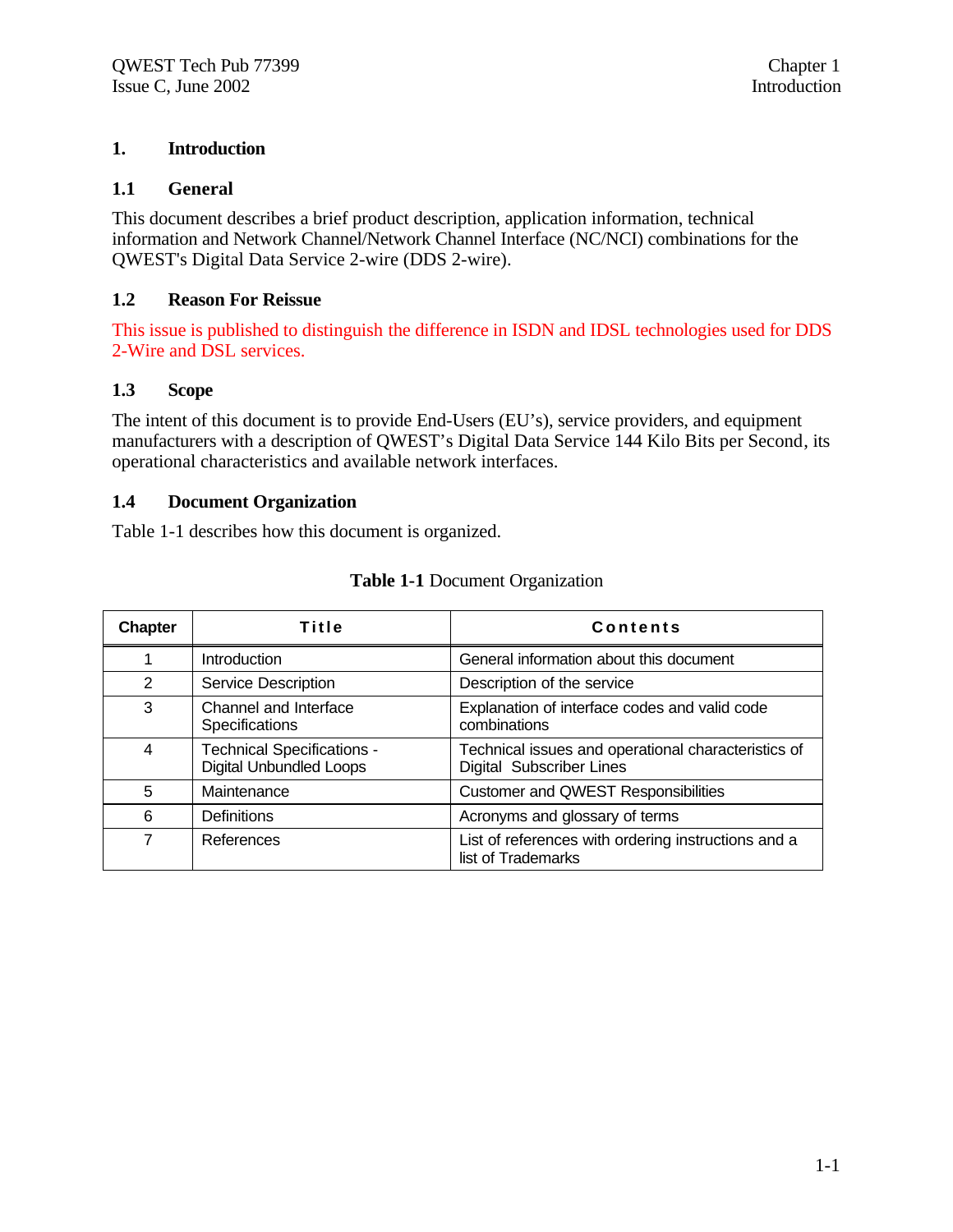# **CONTENTS**

# **Chapter and Section**

# Page

# **Figure**

|--|--|--|--|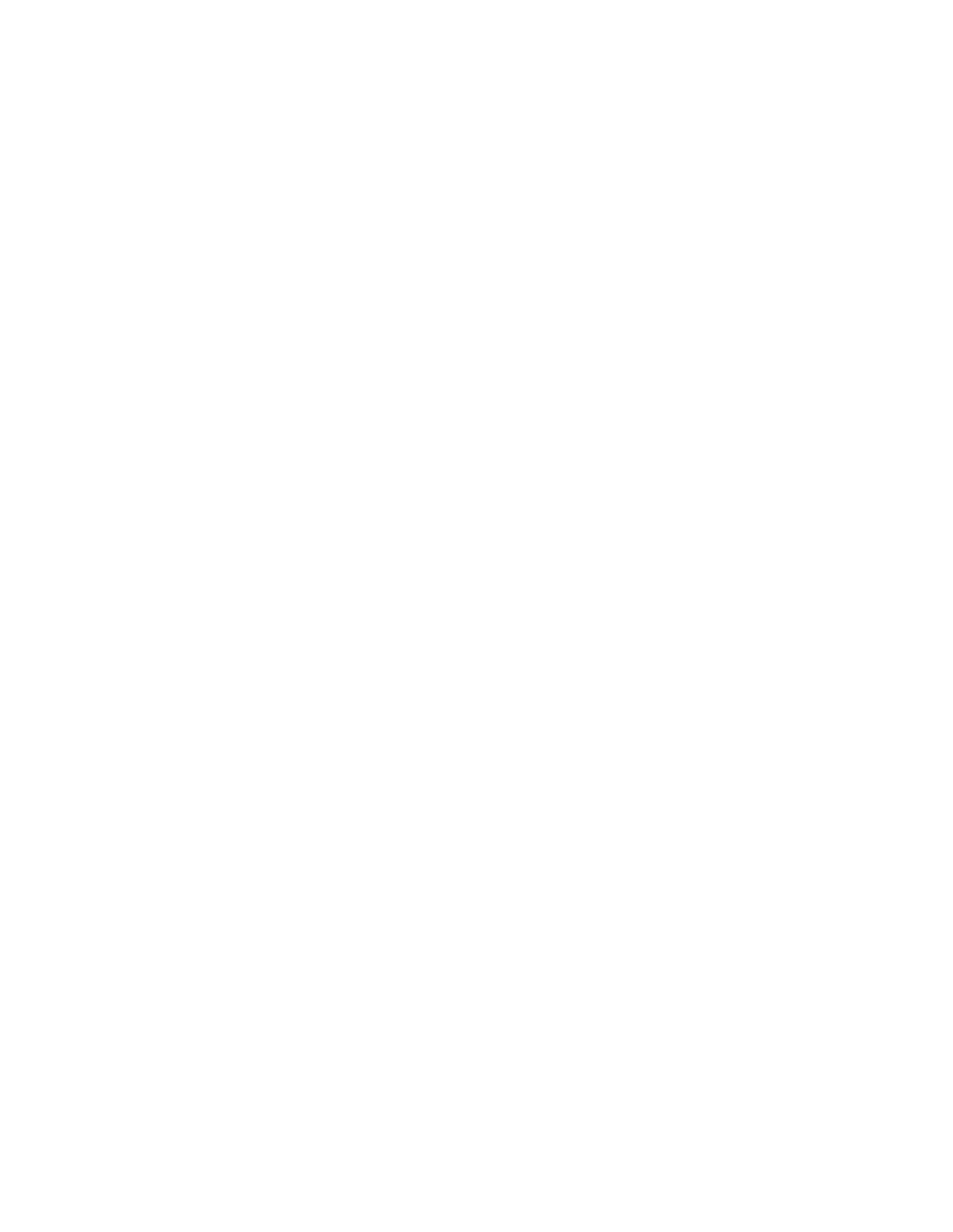# **2. Description of Service**

### **2.1 General**

This chapter provides a brief description of QWEST DDS 2-wire Service.

The Digital Data Service 144 KiloBits per Second (DDS 2-wire) provides for IntraLATA and Special Access, Point to Point DDS kbit/s Private Lines. The QWEST DDS 2-wire Service provides a full duplex channel with the capability of transmitting 2-wire of digital data.QWEST DDS 2-wire Service consists of a 160 kbit/s channel for the transmission of a serial 2-wire, 2B+D of bi-directional customer data, plus one bi-directional 16 kbit/s channel to support provisioning and maintenance operations. The channel will support terminal equipment designed in accordance with ANSI T1.601-1992.

The DDS 2-wire Private Line consists of an End-User (EU) Network Interface, and a transport channel connecting to either another EU Network Interface or a Network Interface at an Interexchange Carrier's Point of Termination (POT).

#### **2.2 Applications**

DDS 2-wire applications include:

- ISDN off-premises extensions for ISDN Private Branch Exchange (PBX)
- Private Line connections to Internet Service Providers (ISPs) or Enhanced Service Providers (ESPs)

# **2.2 DDS 2-wire Line Code**

The DDS 2-wire line code shall be 2B1Q (2 binary, 1 quaternary) nominally operating at 160 kbit/s with channelized user data rate comprising of two 64-kbit/s B-channels and a 16-kbit/s Dchannel. 16 kbit/s is reserved for network performance data.

Central Office Line Driver Unit: This is an electronic device that ensures the signal leaving the central office meets all of the transmission parameters specified in Telcordia Technical Reference, TR-TSY-000393, "ISDN Basic Access Digital Subscriber Lines," ANSI T1.601-1992, Telecommunications-*Integrated Services Digital Network (ISDN)- Basic Access Interface for Use on Metallic Loops for Application on the Network side of the NT (Layer 1 Specification)* .

The transmission path's facility is consistent with Telcordia Technical Reference, TR-TSY-00393, ISDN Basic Access Digital Subscriber Lines and ANSI T1.601.1992, Telecommunications - Integrated Services Digital Network (ISDN) Basic Access Interface for Use on Metallic Loops for Application on the Network Side of the NT (Layer 1 Specification).

Therefore, when Qwest refers to ISDN or IDSL (xDSL-I) in Wholesale documentation, including the Product Catalog (PCAT), Technical Publications or the LSOG/ASOG documentation, they are referring to the same physical facility capabilities. CLECs can use these terms interchangeably, ONLY when talking about Loop Qualification or facility capabilities. Likewise, the loop make-up information in the RLD tool will indicate the same physical make-up for ISDN or IDSL requests.

The difference between ISDN and IDSL is that each can require specific transmission equipment in the CO to generate the appropriate signal. Although the facilities offer the same payload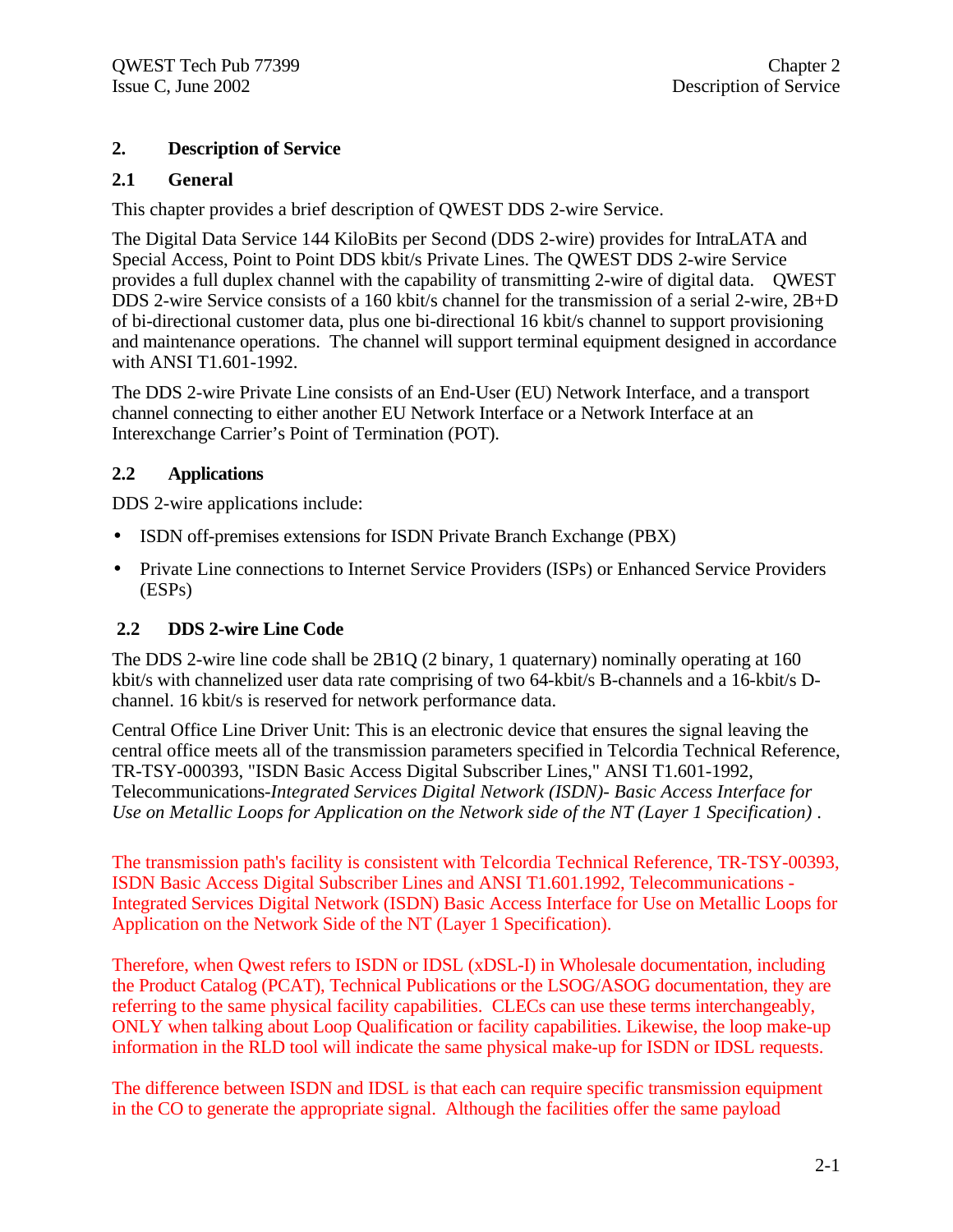(144kbps), the equipment causes the distinction in the signal (i.e.,  $ISBN = 2B + D$  channelized signal vs.  $IDSL = full$  payload un-channelized signal).

Figure 2-1 below is a high-level block diagram of the service.



**Figure 2-1** Block Diagram of Service

# **2.4 U Interface**

A complete, DDS 2-wire circuit consists of a Line Termination (LT), a Network Termination (NT) and the connecting channel. Typically, the LT refers to equipment that terminates the DDS 2-wire path in a switch. The NT refers to equipment that terminates the DDS 2-wire in station or End User equipment. The location of the interface between the network facility and the customer's terminal equipment is commonly known as the U interface. The equipment on the customer side of a U interface is known as the NT.

The relative position of the LT and NT interfaces is essential in designing the connecting channel. Customers must indicate, through specifying appropriate Network Channel Interface codes, the LT and NT positions.

.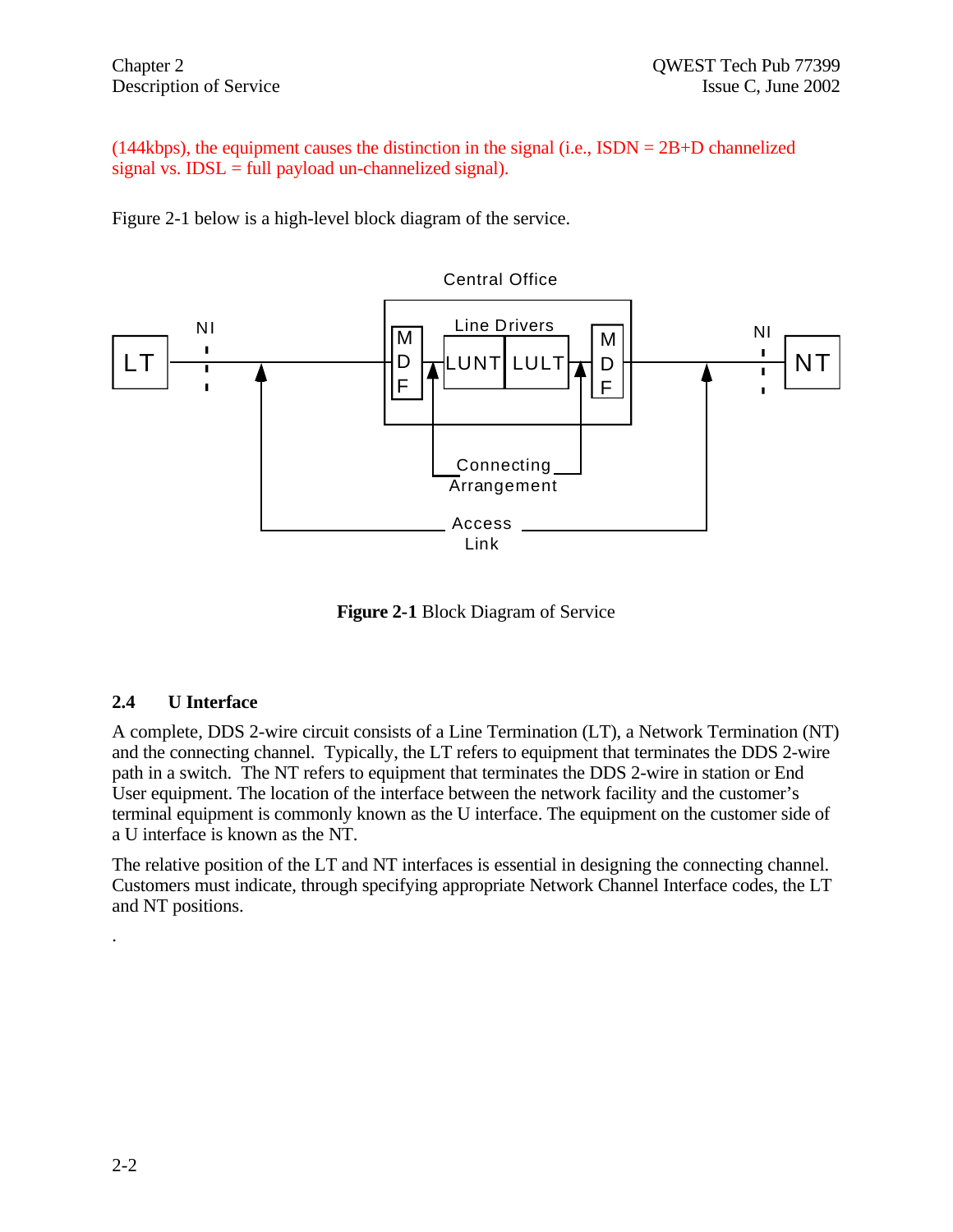# **CONTENTS**

# **Chapter and Section Page**

| 3. |     |                                                                  |  |
|----|-----|------------------------------------------------------------------|--|
|    | 31  |                                                                  |  |
|    | 3.2 |                                                                  |  |
|    | 3.3 |                                                                  |  |
|    |     |                                                                  |  |
|    |     |                                                                  |  |
|    | 3.6 |                                                                  |  |
|    | 3.7 | Compatible Network Channel Interface (NCI) Code Combinations 3-3 |  |

# **Tables**

| 3-2 Available DDS 2-wire Service Network Channel Interface Codes3-3 |  |
|---------------------------------------------------------------------|--|
|                                                                     |  |
|                                                                     |  |
|                                                                     |  |
|                                                                     |  |

# **Figures**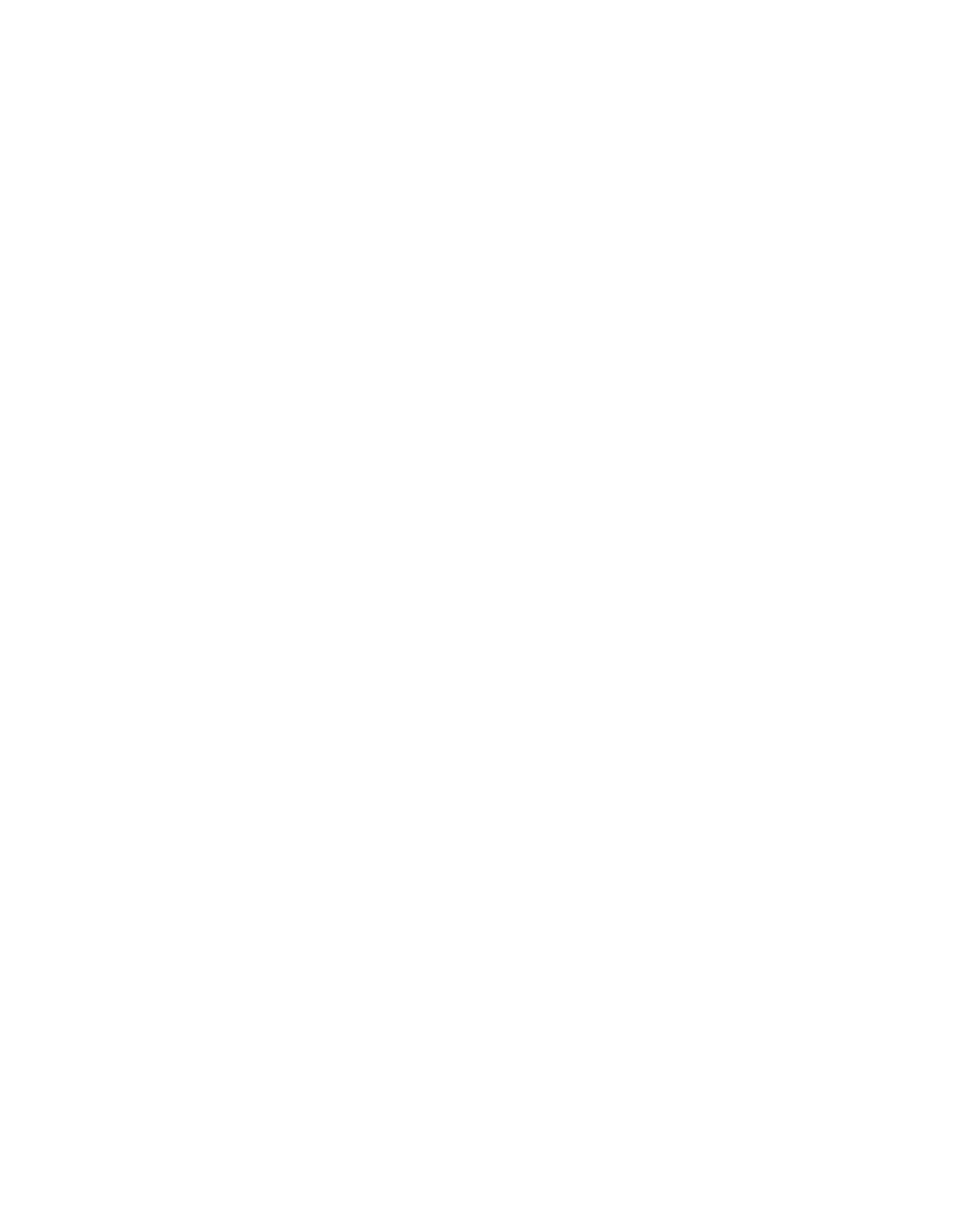# **3. Channel and Interface Specifications**

### **3.1 General**

Network Channel (NC) codes describe, in standard format, the characteristics of the service channel. Network Channel Interface (NCI) codes describe the physical and electrical characteristics of the Network Interface (NI). *Industry Support Interface (ISI); NC/NCI Code Dictionary*, Telcordia Special Report SR-STS-000307 fully describes these coding schemes.

### **3.2 Network Channel (NC) Code Function**

Service considerations are encoded into NC codes. The Carrier or End-User specifies the NC Code to advise QWEST of the required service connection of the channel and of any applicable Central Office (CO) functions.

#### **3.3 NC Code Components and Format**

An NC code is a four-character code with two data elements:

- Channel Code
- Optional Feature Code

Figure 3-1 illustrates NC code format.

| Network Channel Code |  |  |  |  |  |  |  |  |  |  |  |  |  |  |  |  |
|----------------------|--|--|--|--|--|--|--|--|--|--|--|--|--|--|--|--|
|----------------------|--|--|--|--|--|--|--|--|--|--|--|--|--|--|--|--|

| Data Element              | Channel Code |        | Optional Feature Code |
|---------------------------|--------------|--------|-----------------------|
| <b>Character Position</b> |              |        |                       |
| Character Key             |              | X or - | $X$ or -              |

 $X =$  Alphanumeric

 $=$  Hyphen

#### **Figure 3-1: Format Structure for NC Codes**

The **Channel Code** (character positions 1 and 2) is a two character alpha or alphanumeric code that describes the channel service in an abbreviated form. The channel code will frequently, but not always, be the service code of special service circuits or the transmission grade of message trunk circuits. The NC channel code field is always filled.

The **Optional Feature Code** (character positions 3 and 4) is a two character alpha or alphanumeric or hyphen code that represents the option codes available for each channel code. Varying combinations of this code will allow the customer to enhance the technical performance of the requested channel, or to further identify the type of service. It can also specify options such as data conditioning, bridging, etc. The NC optional code field is always filled.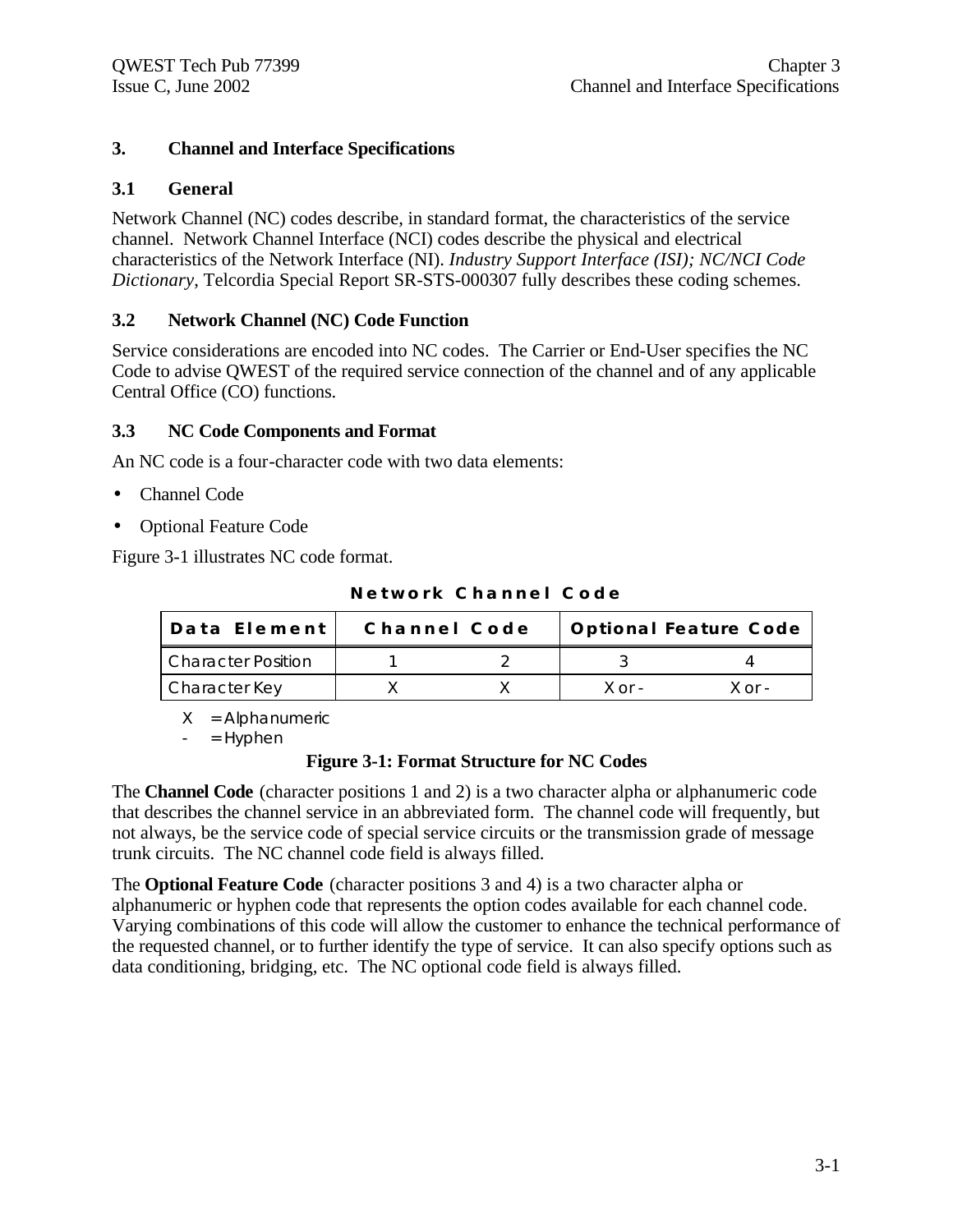### **3.4 DDS 2-wire Service NC Codes**

For Digital Data Service (DDS) 2-wire, the first two characters are AD. The third and fourth characters denote additional service features.

Table 3-1 contains the available NC codes for DDS 2-wire Service channels.

**Table 3-1: Available DDS 2-wire Service Network Channel Codes**

| <b>Network</b><br><b>Channel Code</b> | Point-to-Point DDS 2-wire Service Description                      |  |  |  |  |
|---------------------------------------|--------------------------------------------------------------------|--|--|--|--|
| <b>Digital Subscriber Line</b>        |                                                                    |  |  |  |  |
| $AD -$                                | Digital Subscriber Line, nominally 160 kbit/s (144 kbit/s payload) |  |  |  |  |

#### **3.5 NCI Code Function**

The NCI code is an encoded representation used to identify five interface elements located at a Point Of Termination (POT) at the CO or at the EU's location. The interface elements are physical conductors, protocol, impedance, protocol options and Transmission Level Points (TLPs).

#### **3.6 NCI Code Components**

An DDS 2-wire Service NCI Code has four components as shown in Figure 3-2:

This example is an NCI code for a Basic Rate ISDN (Switch) interface at a Central Office.



**Figure 3-2: NCI Code Components**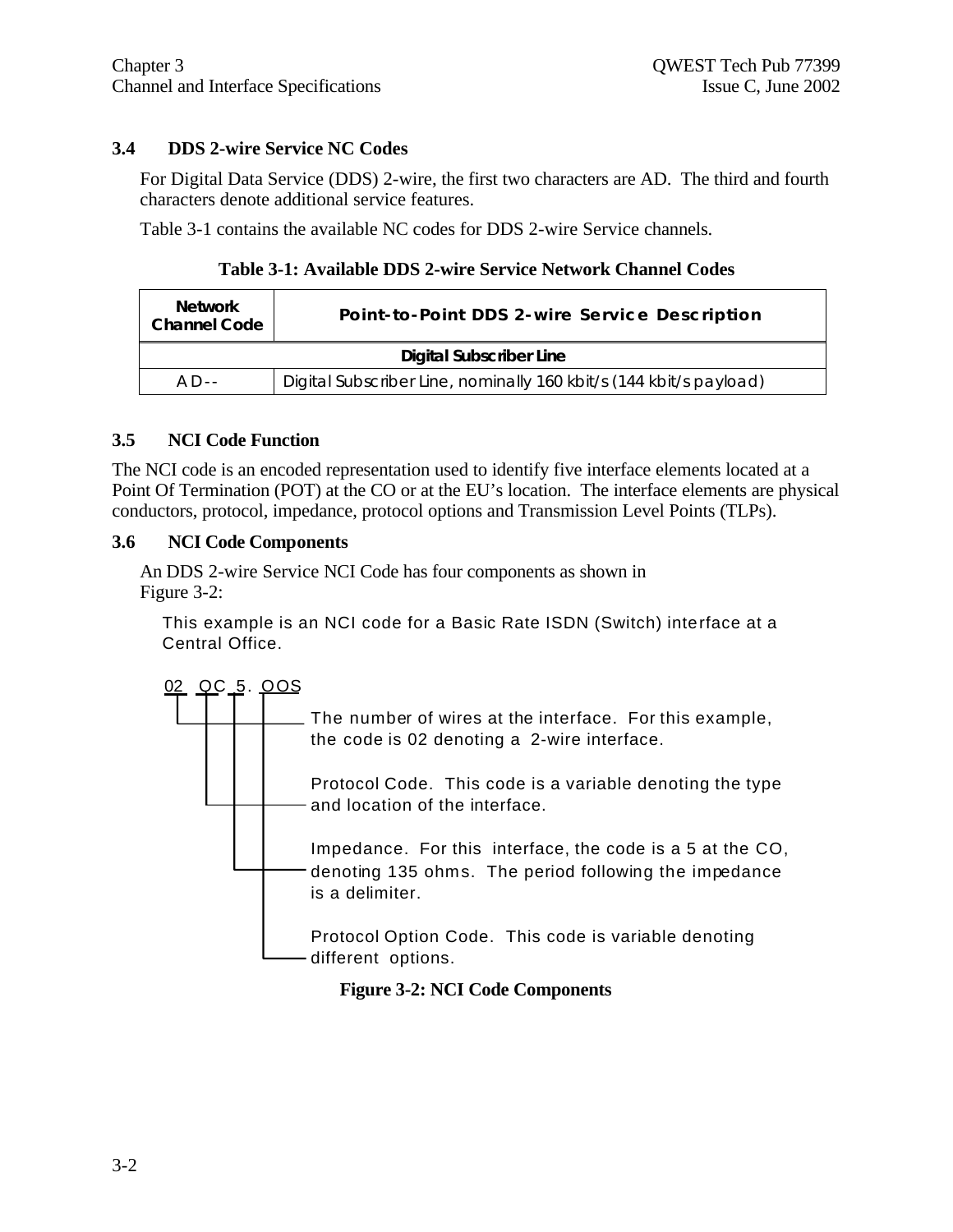| Network Channel<br>Interface Codes | Description                                                                                   |  |  |  |
|------------------------------------|-----------------------------------------------------------------------------------------------|--|--|--|
|                                    | <b>End- User Interfaces</b>                                                                   |  |  |  |
|                                    | 160 kbit/s, 2B1Q Signaling Format, U interface                                                |  |  |  |
| 02155.1                            | Presents Line Termination (LT) Function to Network                                            |  |  |  |
| 021S5.N                            | Presents Network Termination (NT) Function to Network                                         |  |  |  |
| <b>OWEST C.O Interfaces</b>        |                                                                                               |  |  |  |
|                                    | Manual Cross-Connect, DS0/Voice Termination<br>160 kbit/s, 2B1Q Signaling Format, U interface |  |  |  |
| 020C5.00S                          | Presents Line Termination (LT) Function to Network                                            |  |  |  |
| 02QC5.OOV                          | Presents Network Termination (NT) Function to Network                                         |  |  |  |

### **Table 3-2** Available DDS 2-wire Service Network Channel Interface Codes

# **3.7 Compatible Network Channel Interface (NCI) Code Combinations**

This section provides code combinations used to order DDS 2-wire Service interfaces and services of the following types:

- Point-to-Point DDS 2-wire Service
- Special Access DDS 2-wire Service

Tables 3-3 and 3-4 list NC/NCI Code combinations for DDS 2-wire Service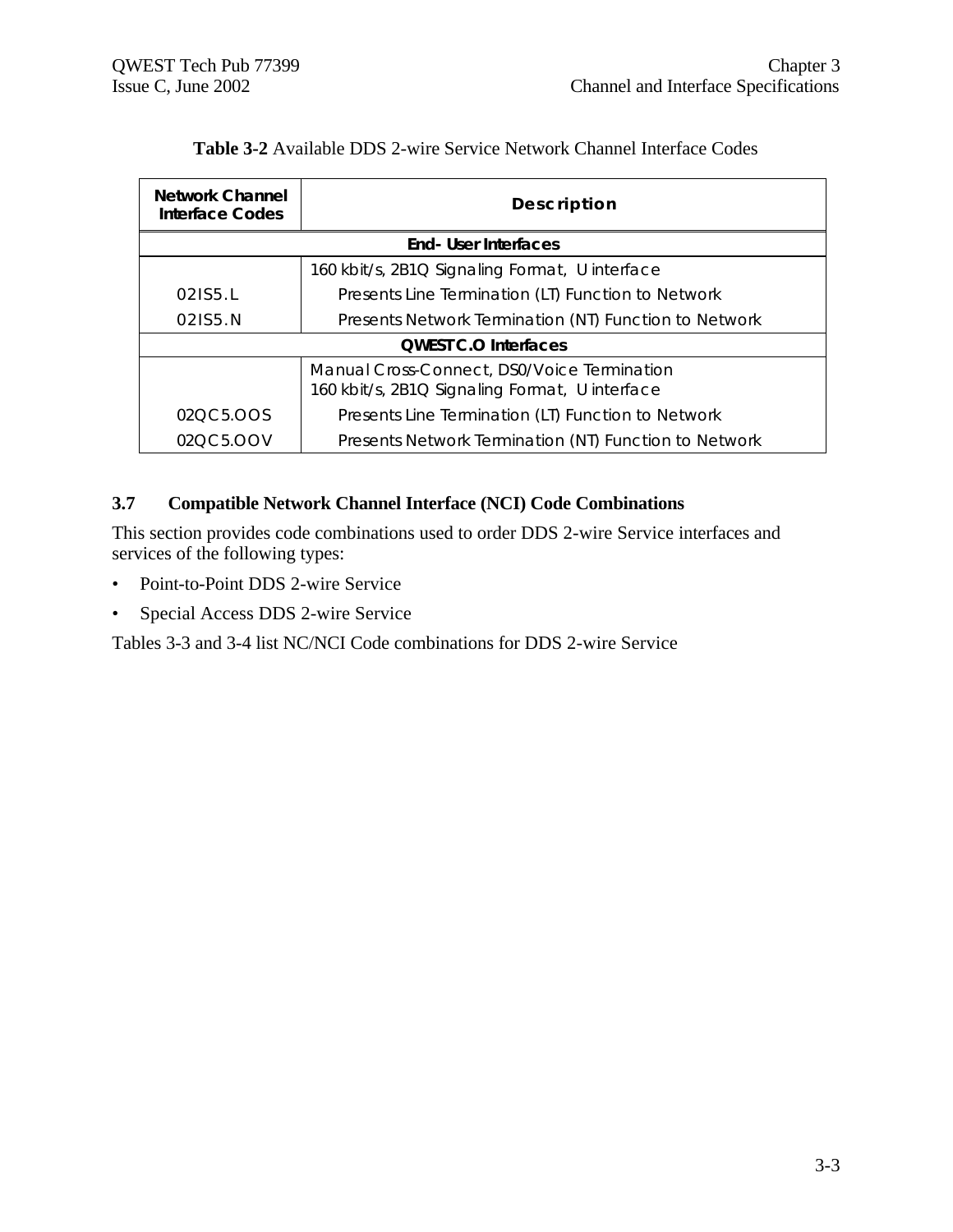|                |               | <b>NCI Code</b> |                               |                                  |
|----------------|---------------|-----------------|-------------------------------|----------------------------------|
| N <sub>C</sub> | <b>Access</b> | U S WEST        | End-User                      | Channel                          |
| Code           | Cust.         | CO-NI           | EU-NI                         | Description                      |
|                |               |                 | <b>Co-Providers</b>           |                                  |
| $AD -$         | n.a.          | 02QC5.OOS       | 021S5.N                       | IDSL with 2B1Q Signaling Format, |
|                |               |                 |                               | NT function at EU                |
| $AD -$         | n.a.          | 02QC5.OOV       | 021S5.L                       | IDSL with 2B1Q Signaling Format, |
|                |               |                 |                               | LT function at EU                |
|                |               |                 | <b>Interexchange Carriers</b> |                                  |
| $AD -$         | Digital       | n.a.            | 021S5.N                       | IDSL with 2B1Q Signaling Format, |
|                |               |                 |                               | NT function at EU                |
| $AD -$         | Digital       | n.a.            | 021S5.L                       | IDSL with 2B1Q Signaling Format, |
|                |               |                 |                               | LT function at EU                |

#### **Table 3-3: DDS 2-wire Service, Access NC/NCI Code Combinations**

Note: 1. Digital denotes any valid NCI code for DS1 or higher rate service. DS1s shall use only B8ZS Line Code.

2. Not Applicable = n.a.

An Access Customer is any of the various companies that provide telecommunications service between LATAs and order from Access Tariffs. This includes Interexchange Carriers.

#### **Table 3-4: DDS 2-wire Service, IntraLATA NC/NCI Code Combinations**

| <b>NCI Code</b> |                            |                            |                                 |
|-----------------|----------------------------|----------------------------|---------------------------------|
| NC<br>Code      | End-User<br>A-End<br>EU-NI | End-User<br>Z-End<br>EU-NI | Channel<br>Description          |
| $AD -$          | 021S5.L                    | 021S5.N                    | IDSL with 2B1Q Signaling Format |
| $AD -$          | 021S5.N                    | 021S5.L                    | IDSL with 2B1Q Signaling Format |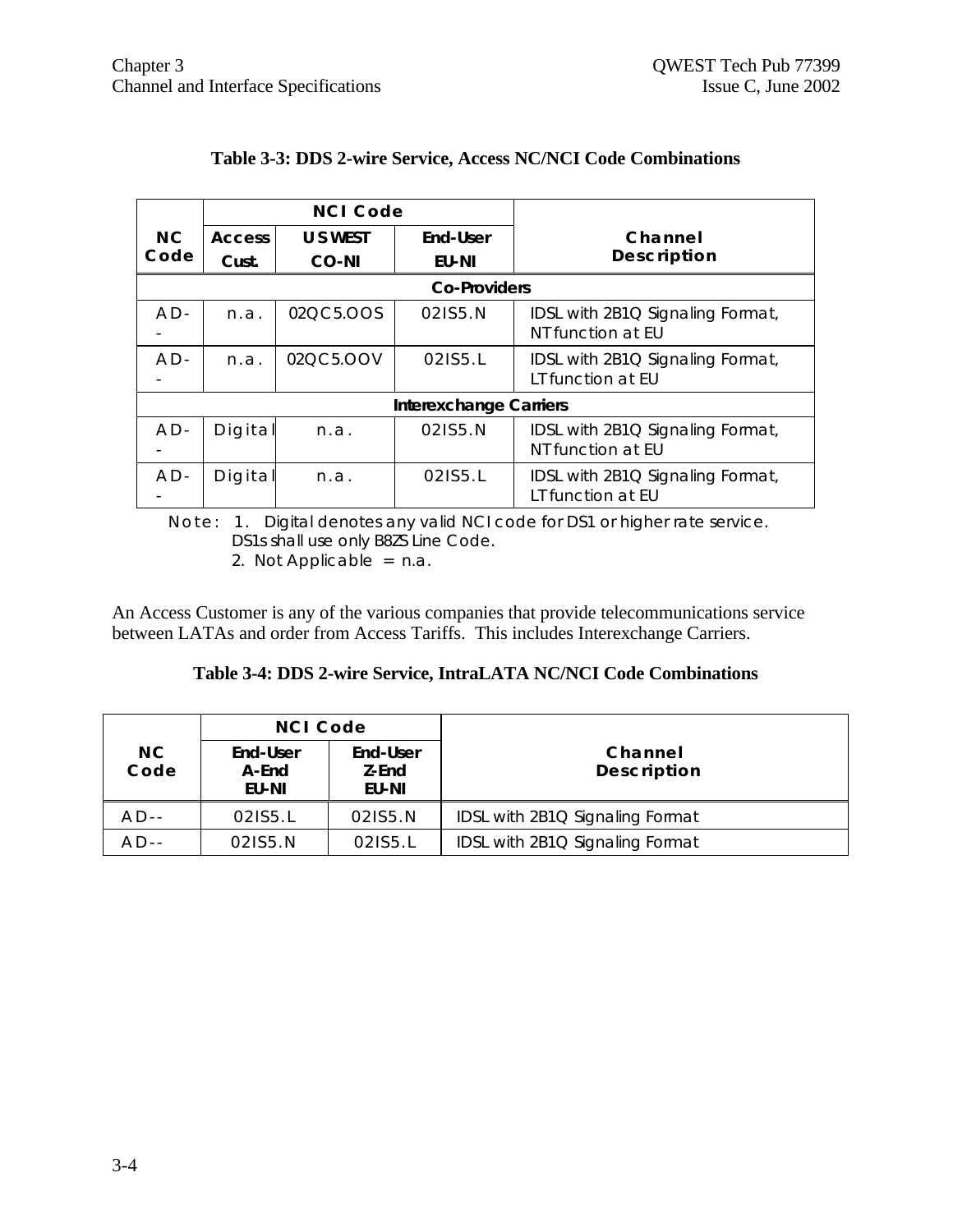### **CONTENTS**

# **Chapter and Section Page** 4. Technical Specifications DDS 2-wire Service............................................................... 4-1 4.1 General............................................................................................................... 4-1 4.2 DDS 2-wire Service........................................................................................... 4-1 4.3 ISDN "U" Interface Channel Unit....................................................................... 4-2 4.4 Error Performance Parameters ........................................................................... 4-3 4.4.1 Bit Error Ratio (BER) ............................................................................ 4-3 4.4.2 Errored Second (ES).............................................................................. 4-3 4.4.3 Severely Errored Second (SES)............................................................. 4-3 4.5 Error Performance.............................................................................................. 4-3 4.6 Service Availability ........................................................................................... 4-4 4.7 Normalized Pulse at Network Interfaces............................................................ 4-4 4.8 Upper Bound of Power Spectral Density of Signal at Network Interfaces.......................................................................................... 4-5 4.9 Applied Power Level ......................................................................................... 4-6 4.10 Sealing Current................................................................................................... 4-8

#### **Figures**

#### **Tables**

| $4 - 1$ | <b>DDS</b> 2-wire Service Long-Term Accuracy |
|---------|----------------------------------------------|
|         |                                              |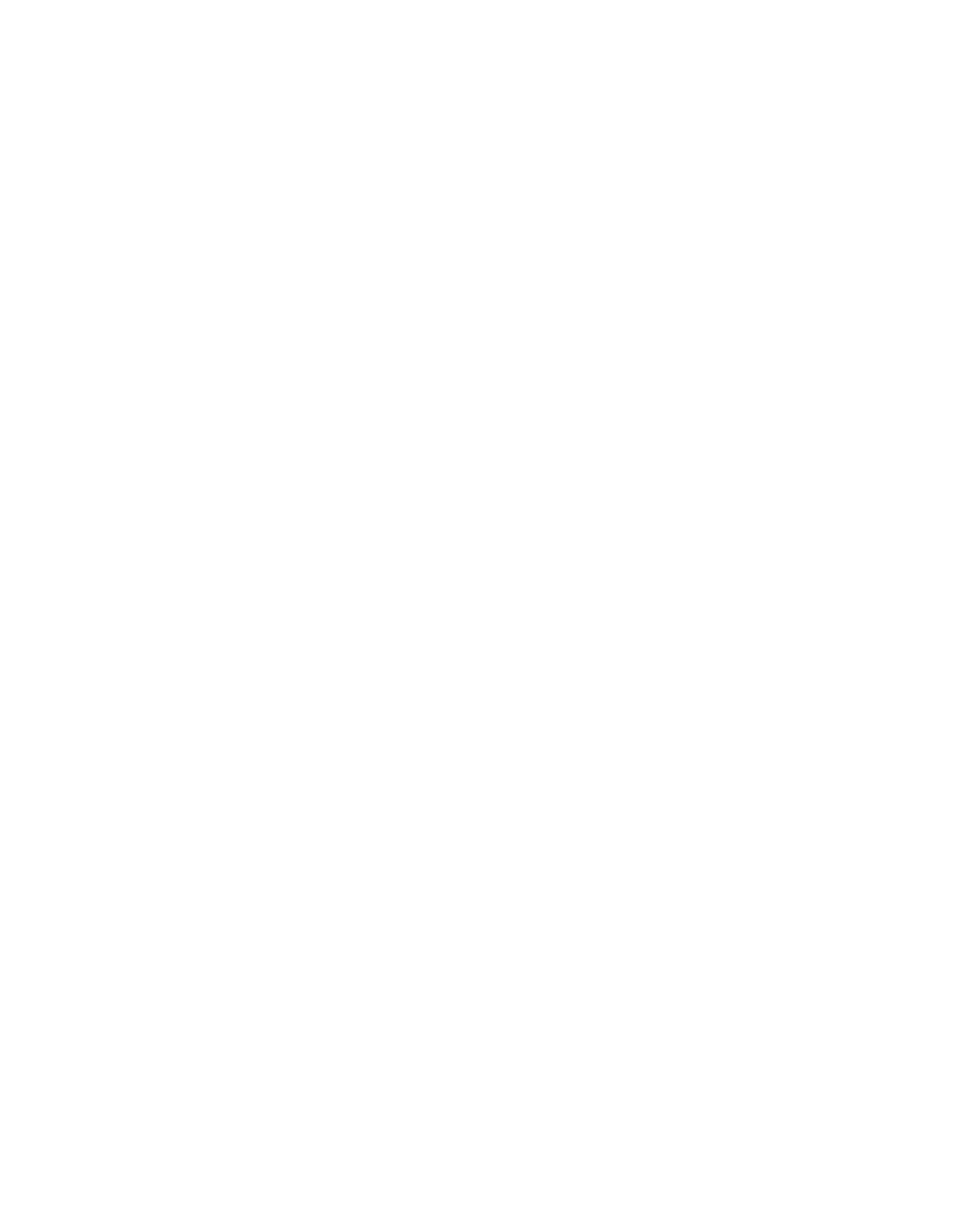### **4. Technical Specifications Digital Data Service 2-wire Service**

#### **4.1 General**

This chapter details the technical characteristics; available configurations and transmission performance characteristics for the Digital Data Service 2-wire (DDS 2-wire) Service NCIs listed in Table 3-2.

#### **4.2 DDS 2-wire Service**

Figure 4-1 illustrates a typical 2-Wire, DDS 2-wire Service.



**Figure 4-1:** Typical DDS 2-wire Service

The DDS 2-wire Service is a QWEST provided channel with at least one, two-wire (U) interface that provides connectivity from a Network Interface at an end user's location (EU-NI) to a corresponding EU-NI at a different location. This Service may also be a Special Access service segment where QWEST provides a channel from an

EU-NI (a U interface ) to a Carrier's Point of Termination NI which may be a high capacity interface. The two-wire, U interface loop design, limits the length of the loop to an Actual Measured Loss (AML) of 42 dB at 40 kHz using 135 Ohm terminations.

The EU-NI is typically a Network Interface Device or NID. The NID divides the QWEST facility and the EU's customer installation, i.e., inside wiring and customer premises equipment. The transmission path's facility is consistent with Telcordia Technical Reference, TR-TSY-00393, *ISDN Basic Access Digital Subscriber Lines and ANSI T1.601.1992, Telecommunications - Integrated Services Digital Network (ISDN) Basic Access Interface for Use on Metallic Loops for Application on the Network Side of the NT (Layer 1 Specification)*. They terminate using digital interfaces.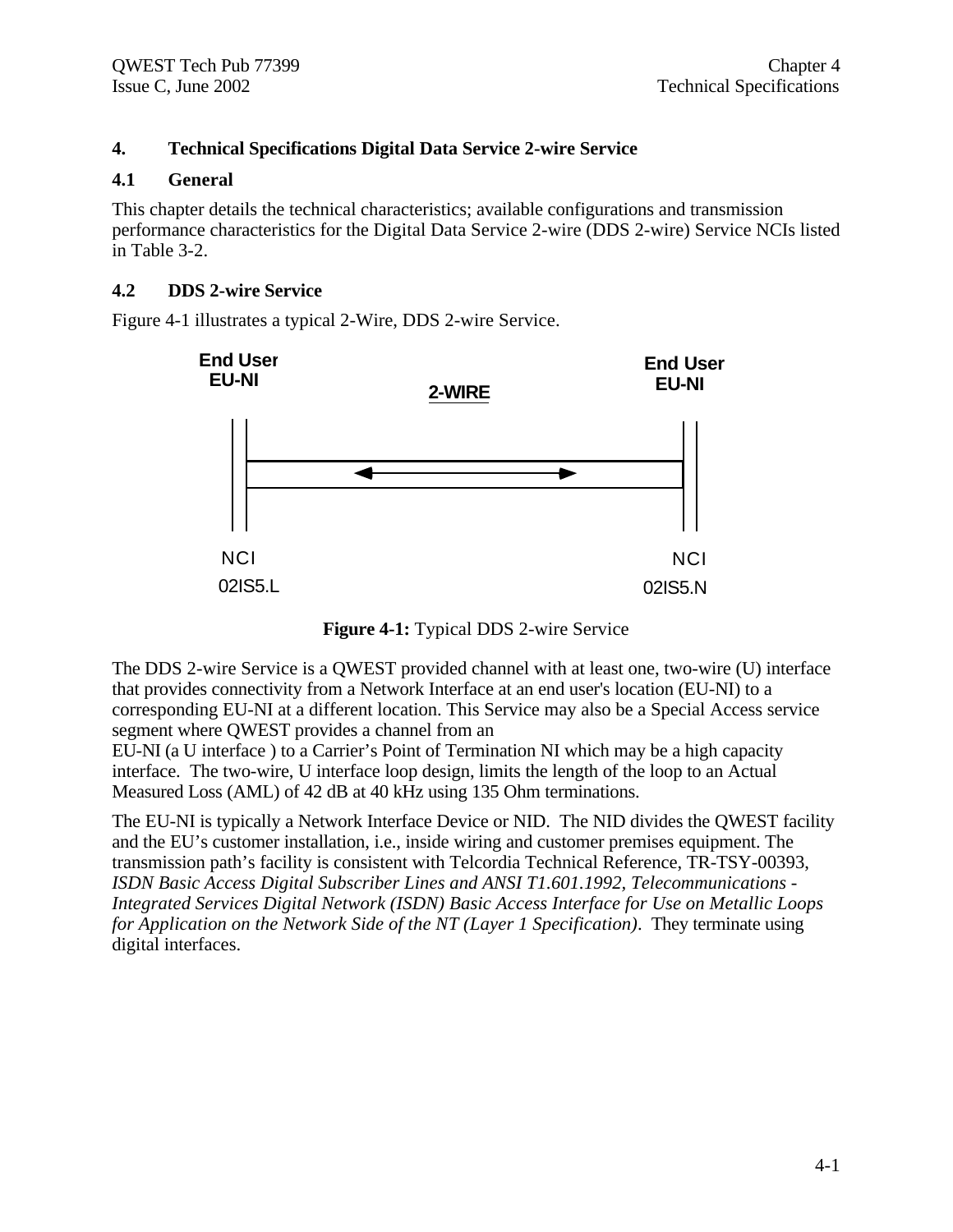The DDS 2-wire Service from the QWEST Serving Central Office to the EU-NI has one of the following configurations:

- Non loaded metallic loop that is qualified for DDS 2-wire transmission.
- A Central Office range extension unit for a long, non-loaded metallic loop.
- A combination of Subscriber Loop Carrier channels and a non-loaded metallic loop.
- A combination of a long non-loaded metallic loop, a mid-span regenerator and Central Office power unit.

There are some end user locations served by facilities and transmission equipment that are not compatible with the DDS 2-wire Service technical requirements. QWEST shall process requests DDS 2-wire Service for these locations on an Individual Case Basis.

Inter-Office transport segments will consist of DS1, channelized facilities using ISDN Channel units as described below.

#### **4.3 ISDN "U" Interface Channel Unit**

These channel units are known by several names frequently based on the term Basic Rate Interface Transmission Extension or "BRITE". The cards are designed to feed the DDS 2-wire service, 2B+D signal on a two-wire metallic non-loaded loop.

This channel unit provides an ISDN 2B1Q, U interface which meets all Layer 1 requirements as specified in ANSI T1.601-1992, *Telecommunications - Integrated Services Digital Network (ISDN) - Basic Access Interface for use on Metallic Loops for Application on the Network Side of the NT (Layer 1 Specification)*. Transportation of DDS 2-wire Service 2B+D customer payload over DS1 facilities in the 3-DS0 format specified in TR-NWT-000397, *ISDN Basic Access Transport System Requirements*.

These channel units use D4 counting in slot usage. The 2B+D channel capacity uses three time slots on the DS1 and three slots in the channel bank. Therefore, the ISDN channel unit can not be placed in slots 23 or 24 of a conventional D4 type channel bank.

Proper operation requires that matching equipment be synchronized to a clock traceable to a Stratum 1 source.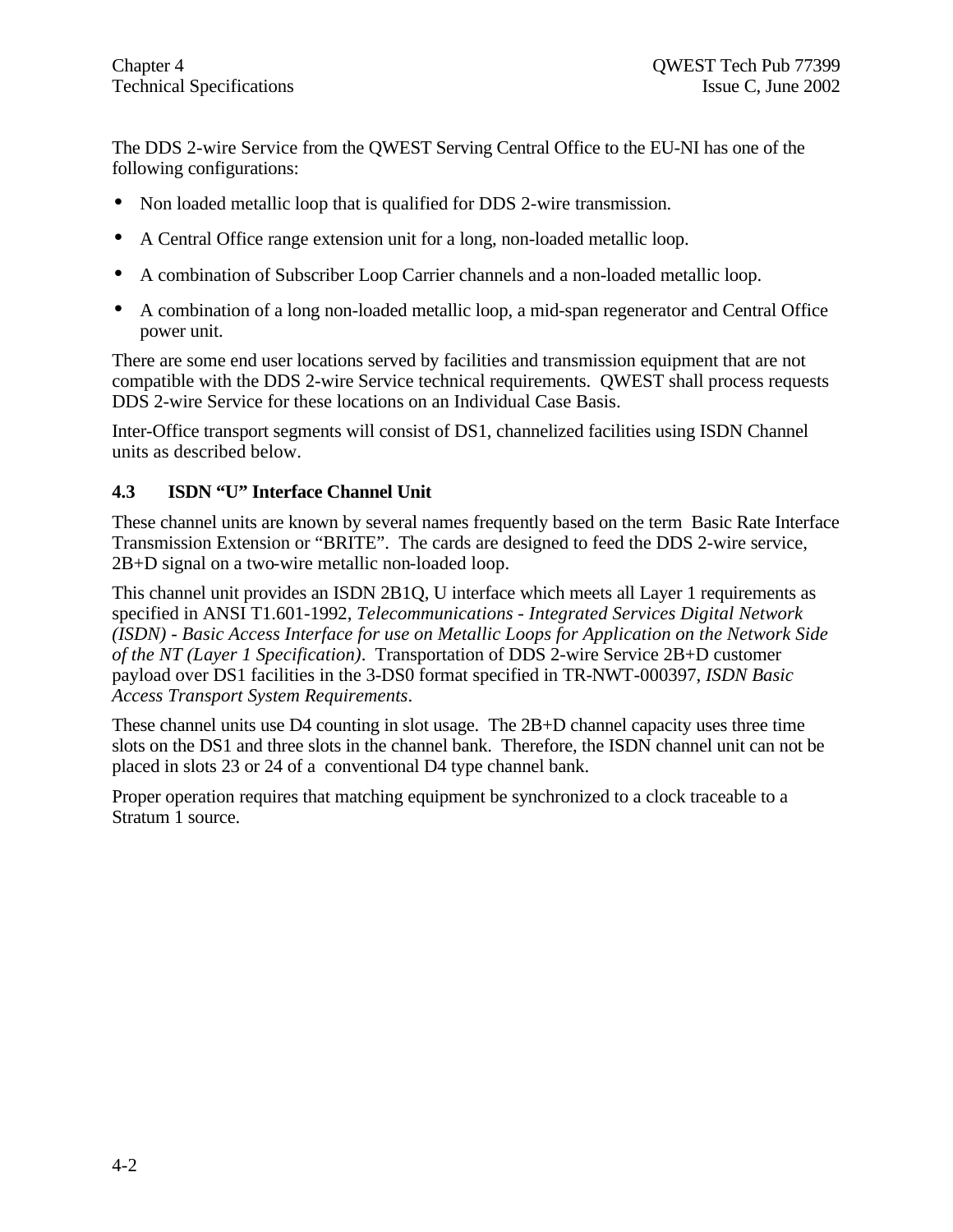ISDN "U" type channel units have to be optioned for their termination mode function, either Line Termination (LT) or Network Termination (NT). Figure 4-2 is a simplification of a figure from ANSI T1.601-1992, Annex E. NI #1 is located in one wire center. The second NI is located in a second wire center. The third NI is located at the customer's location. Consult ANSI T1.601-1992 for further information. The relative position of the LT and NT interfaces is essential in designing the connecting channel. Customers must indicate, through specifying appropriate Network Channel Interface codes in Chapter 3, the LT and NT positions.





#### **4.4 Error Performance Parameters**

Error performance parameters are:

#### **4.4.1 Bit Error Ratio (BER)**

The ratio of the number of bit errors to the total number of bits transmitted in a given time interval.

#### **4.4.2 Errored Second (ES)**

An Errored Second is any one-second interval containing at least one error.

#### **4.4.3 Severely Errored Second (SES)**

A one-second period having a Bit Error Ratio of  $10^{-3}$  or worse.

**Note:** A period of loss of signal shall be considered a period of errored bits.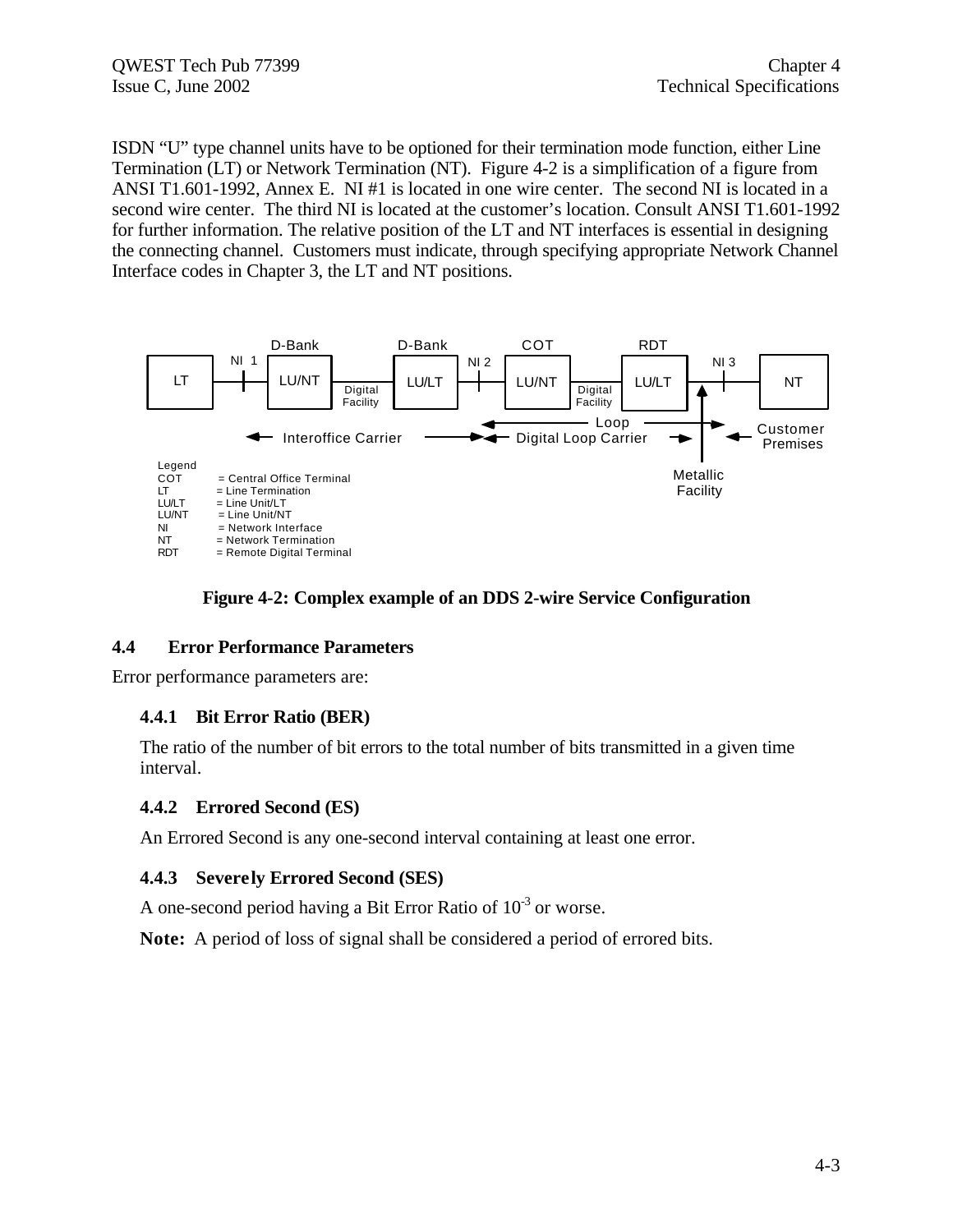#### **4.5 Error Performance**

Objectives given in this section are for all one-way system options, designed consistent with standard architectures and apply at maximum short-haul design length. For DDS 2-wire Service, the long-term percentage of Error Free Seconds (the measure of accuracy) and Availability are shown in Table 4-2. These objectives apply in normal operating environments and only for the QWEST provided portion of a service.

#### **Table 4-1: DDS 2-wire Service Long-Term Accuracy and Availability Objectives**

| Transport<br>Segment | <b>IDSL</b><br>160 Kbit/s            |
|----------------------|--------------------------------------|
|                      | Availability                         |
| End-to-End           | 99.65 %                              |
| Access               | 99.90 %                              |
|                      | <b>Accuracy - Error Free Seconds</b> |
| End-to-End           | 99.50 %                              |
| <b>Access</b>        | 99.75 %                              |

Accuracy performance shall be evaluated relative to a measurement period of 30 days or more. The long-term accuracy objectives are expressed as a ratio (or percentage) because they apply over long periods of time.

Loopback tests should be made using the one-way limits because one direction is likely to be controlling. If these tests fail, the failed direction should be sectionalized and appropriate oneway tests made.

#### **4.6 Service Availability**

The service is available when it is in a state where it is fully useable. A service is assumed to be in the available state unless a transition to the unavailable state is observed without a subsequent transition to the available state.

Transitions between the available and unavailable states are:

- Transition to the Unavailable state occurs at the beginning of 10 consecutive SES.
- Transition to the Available state occurs at the beginning of 10 consecutive seconds none of which is an SES.

Each direction of a service is assumed to be in the available state unless a transition to the unavailable state is observed without a subsequent transition to the available state.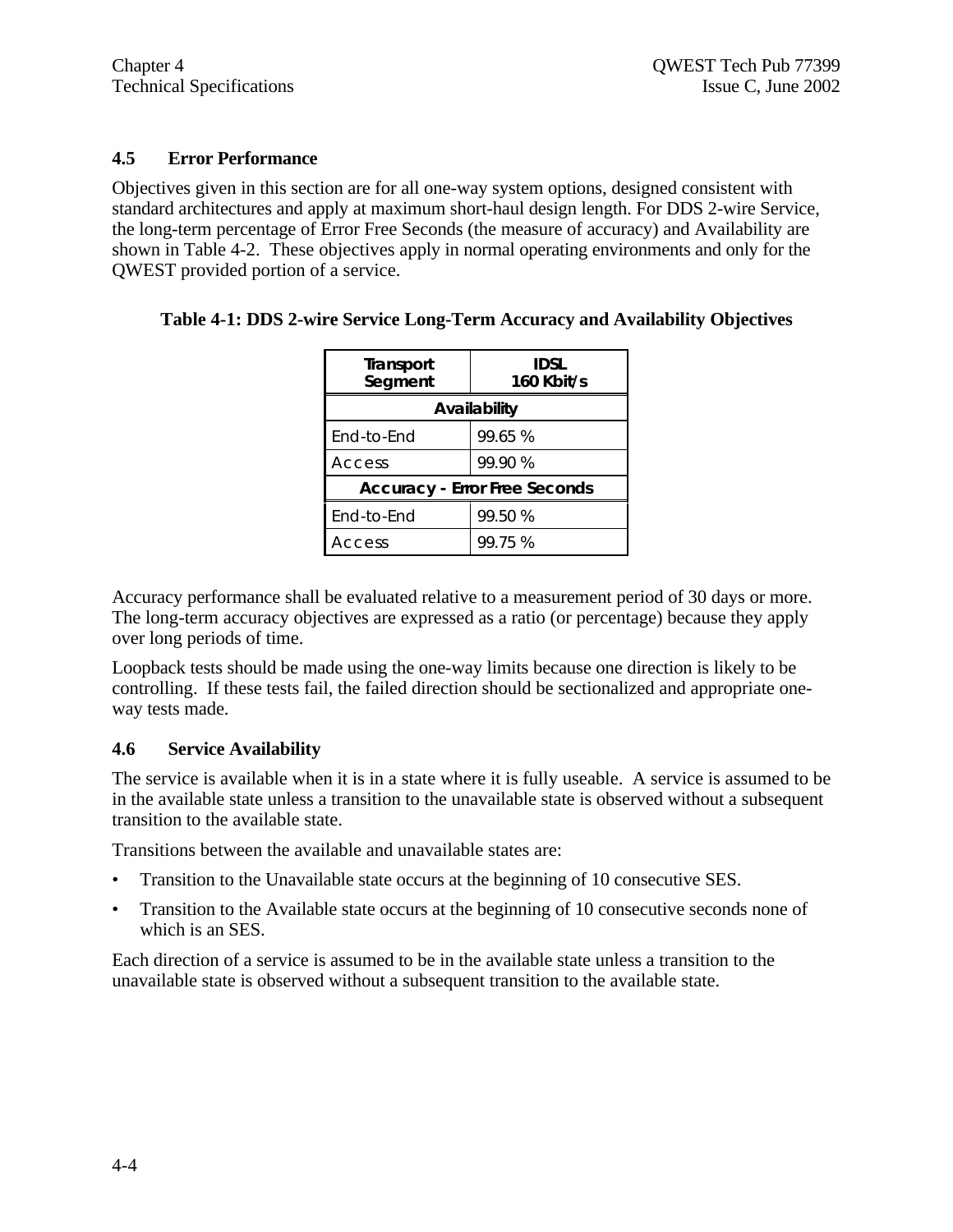#### **4.7 Normalized Pulse at Network Interfaces**

Maximum voltage of transmitted pulse at a Network Interface shall have a shape and normalized (relative to peak) magnitude as specified in Figure 4-3, below. Compliance of transmitted pulses with the pulse mask is not sufficient to assure compliance with the power density requirement.

The received pulse at the Network Interface may be attenuated by a length of cable extending from the QWEST Central Office to the End User premises. It will conform to the U interface specifications of ANSI T1.601-1992, Telecommunications-*Integrated Services Digital Network (ISDN)- Basic Access Interface for Use on Metallic Loops for Application on the Network side of the NT (Layer 1 Specification).*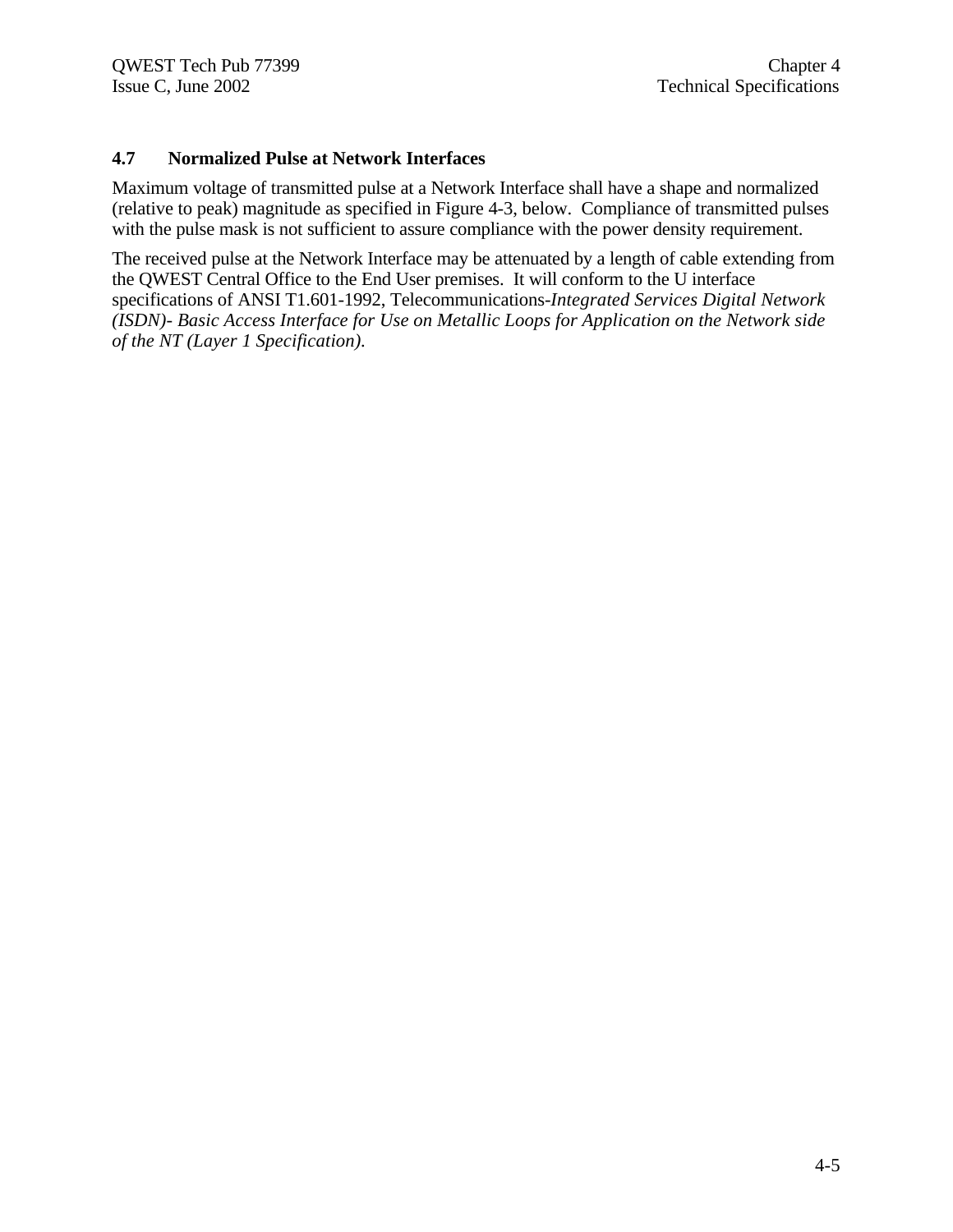

#### **Figure 4-3: Normalized Pulse from an NT or LT Transmitter**

0.04167 V

 $0.125V$ 

 $-0.04167V$ 

#### **4.8 Upper Bound of Power Spectral Density of Signal at Network Interfaces**

 $-0.125V$ 

н

 $-0.05$ 

The upperbound of the average power spectral density (PSD) of the signal transmitted by any DDS 2-wire transmitter shall be as shown in Figure 4.4 below.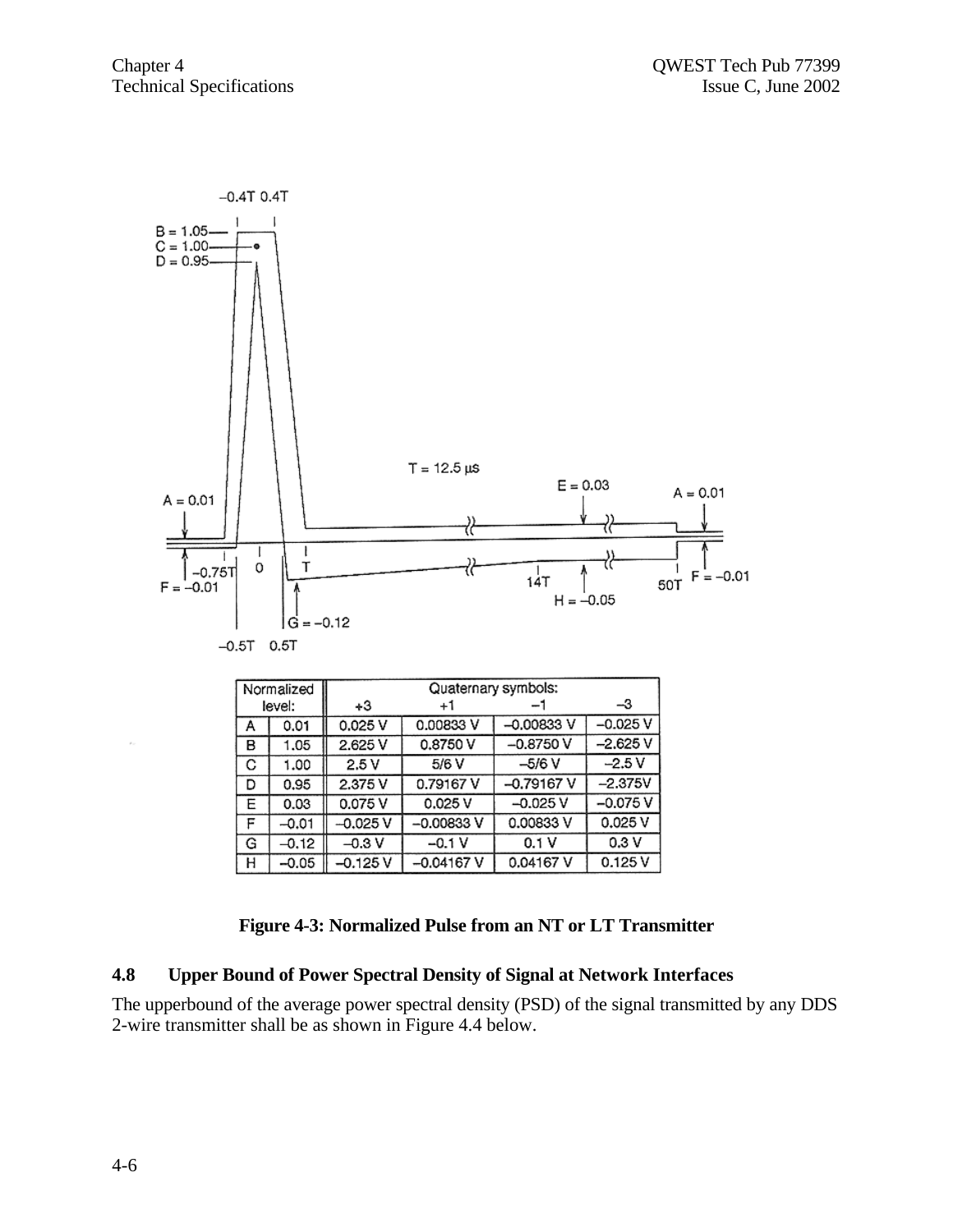This PSD template is intended to conform with the Very Low-Band Symmetric Class of digital subscriber line transport as developed by the Accredited Standards Committee on-Telecommunications. Technical Subcommittee T1E1 is developing an ANSI Standard for Spectrum Compatibility. It is QWEST's intention that the DDS 2-wire Service shall employ interfaces that conform to the emerging Standard. The working Draft Standard for Spectral Compatibility is Standards Project T1E1.4, Document T1E1.4/99-002.



**Figure 4-4: Maximum Power Spectral Density Mask**

#### **4.9 Applied Power Level**

The applied power level of any transmitted signal must comply with American National Standards Institute (ANSI) specifications T1.401-1993 and Telcordia's Generic Requirements 1089-CORE, *Electromagnetic compatibility and Electrical Safety Generic Criteria for Network Telecommunications Equipment*. Continuous idle-state voltages applied to the CO-NI and EU-NI must fall within the range of 0 to 105 volts DC with respect to ground potential.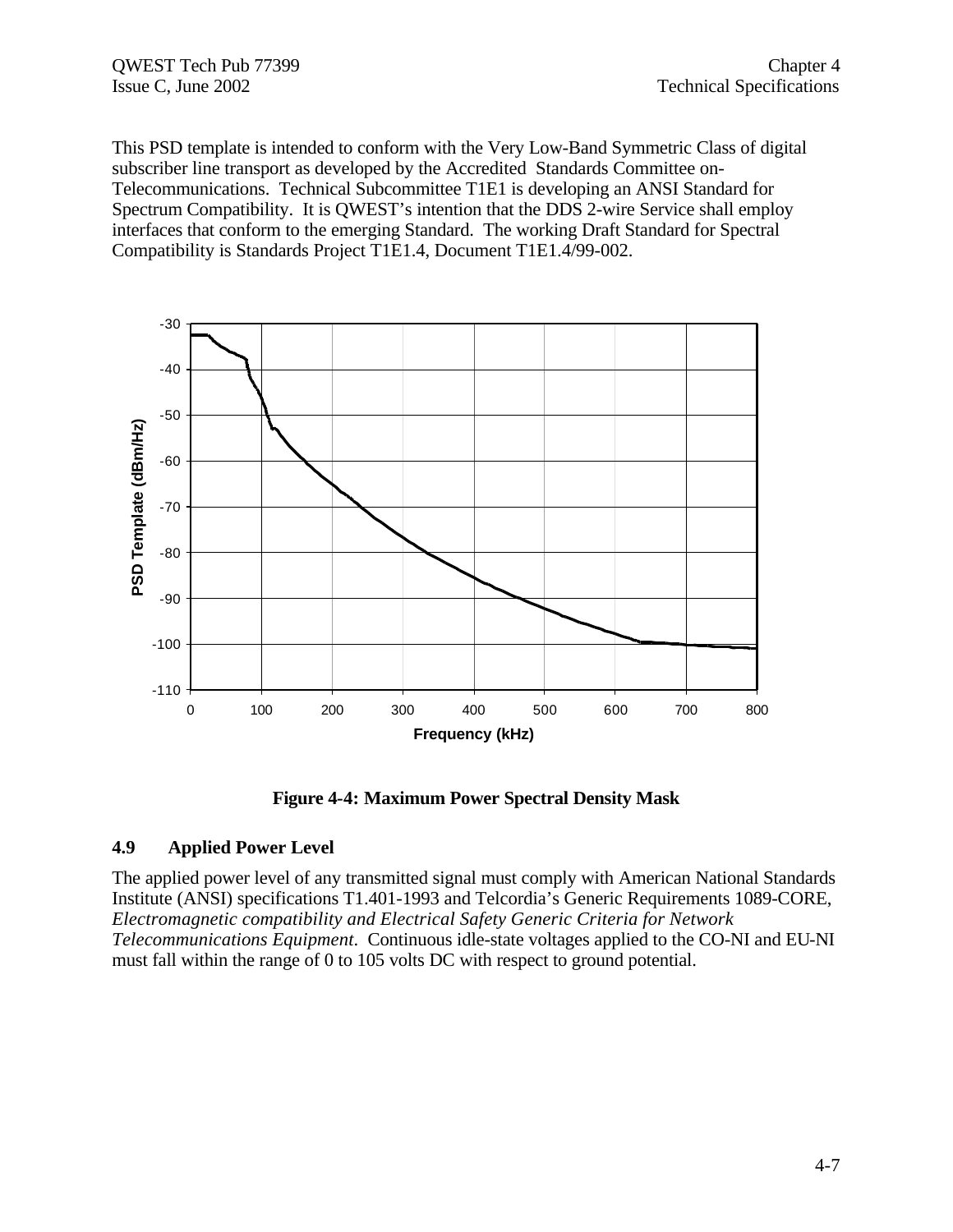The transmitted signal must be one that complies with the Spectral Compatibility Standard under development by the Accredited Standards Committee on Telecommunications, T1, Working Group T1E1.4. While this document is in its final stages of development, the power spectrum template is readily available and well known by manufacturers in the industry

#### **4.10 Sealing Current**

Sealing current may be supplied by QWEST from the central office to the customer premises. See ANSI T1.601-1992 for additional information, This sealing current shall not be used for powering customer terminal equipment.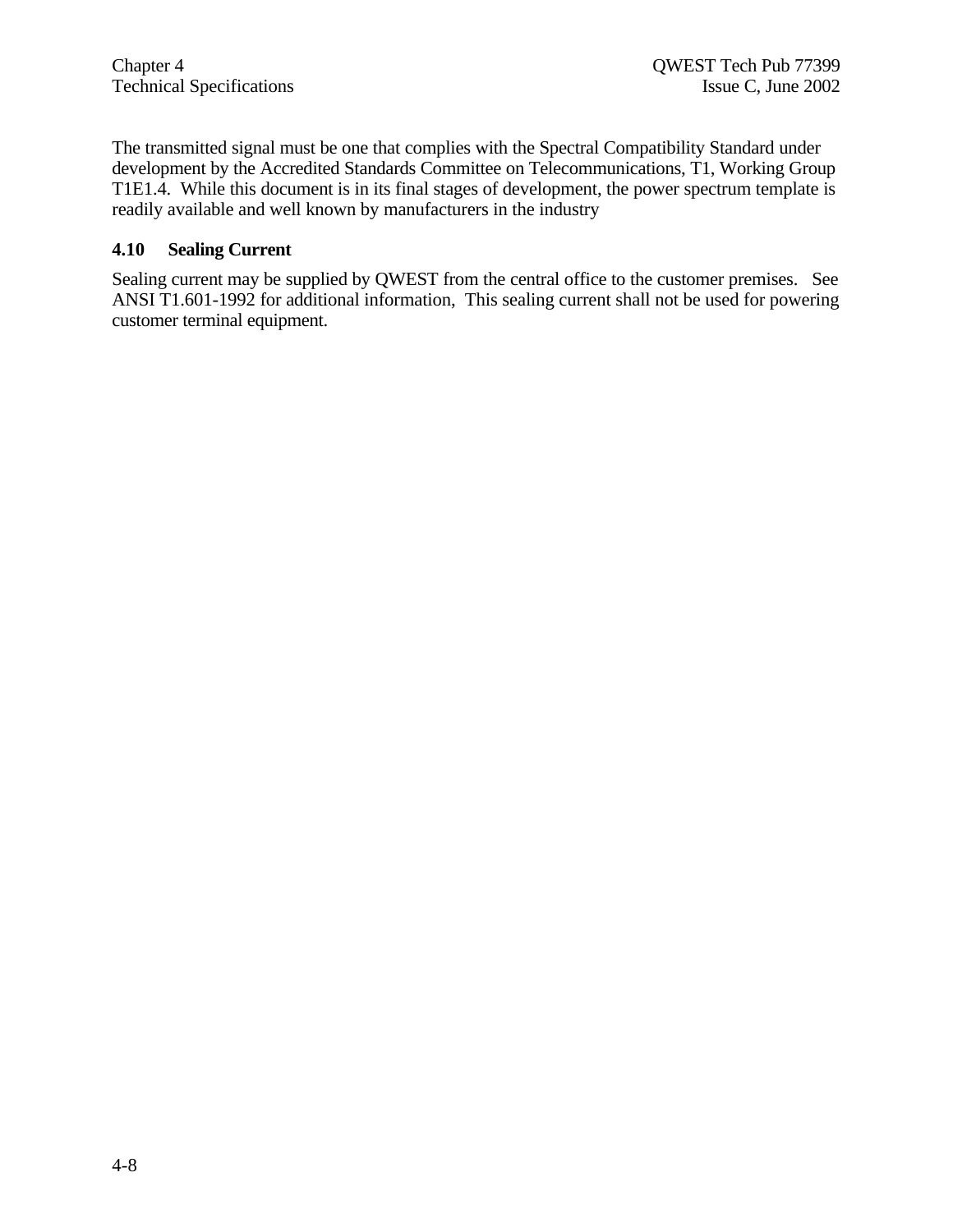# **CONTENTS**

# **Chapter and Section Page**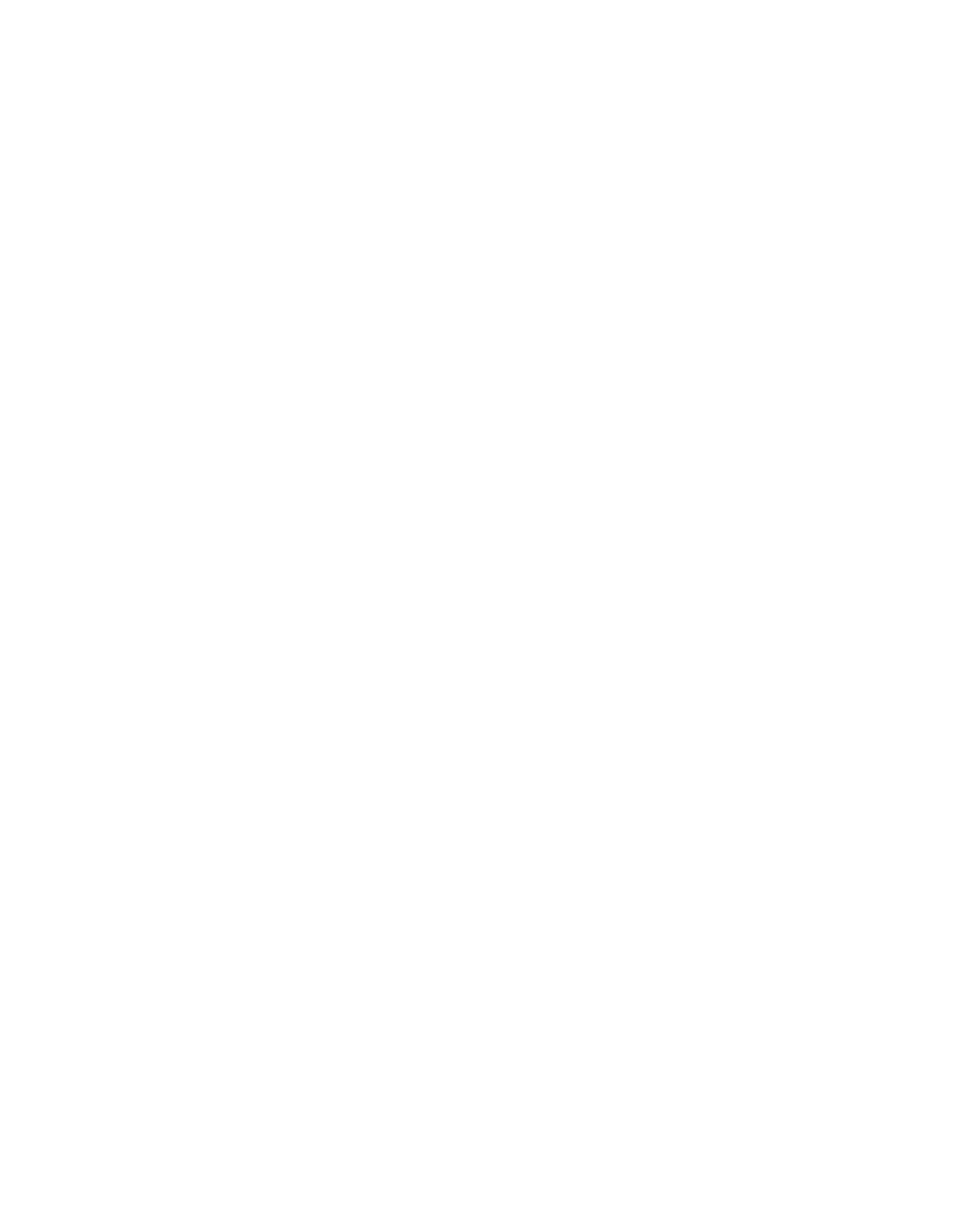### **5. Maintenance**

#### **5.1 Customer Responsibilities**

The Customer is responsible for all equipment and cable on their sides of the Network Interfaces (NIs).

The Customer or their responsible agent must sectionalize trouble conditions and verify that the trouble is not in End User (EU) or other Carrier owned equipment or cabling before calling the applicable QWEST Repair Center. The Customer must provide QWEST with this information before QWEST will dispatch to repair.

QWEST will furnish the Customer a trouble reporting telephone number.

If the trouble is isolated to EU owned equipment or cable, the EU is responsible for clearing the trouble and restoring the service to normal.

Joint testing between the Customer and QWEST may occasionally be necessary to isolate trouble.

#### **5.2 QWEST Responsibilities**

QWEST is responsible for all equipment and cable between EU-Network Interfaces (NI) in IntraLATA Private Line circuits or between the QWEST side of the Carrier Point of Termination and the EU-NI in Special Access circuits.

Upon receipt of a trouble report, QWEST, Inc. will initiate actions as specified in the Service Interval Guide to clear the trouble.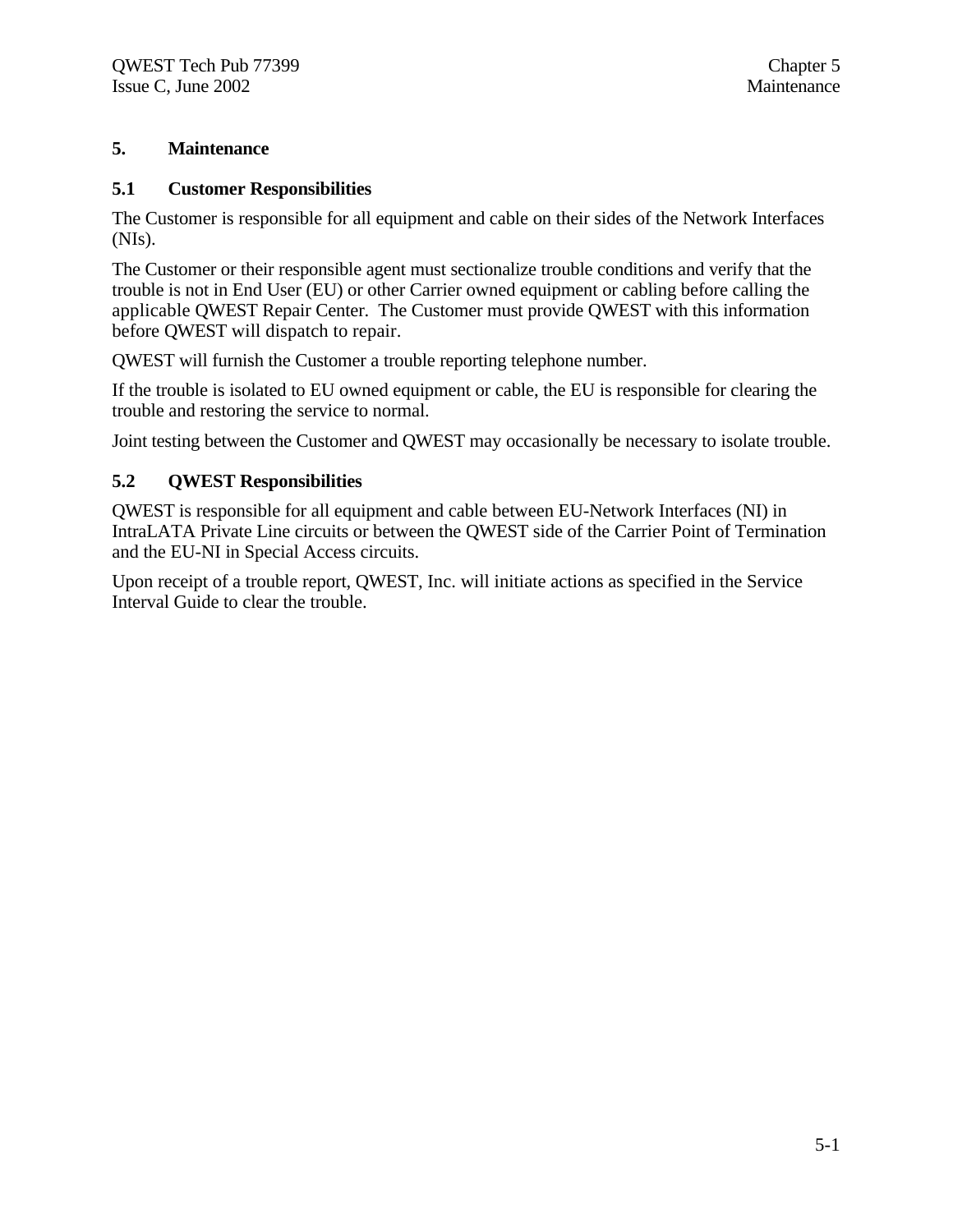# **CONTENTS**

# **Chapter and Section**

# Page

|  | $6 - 7$ |
|--|---------|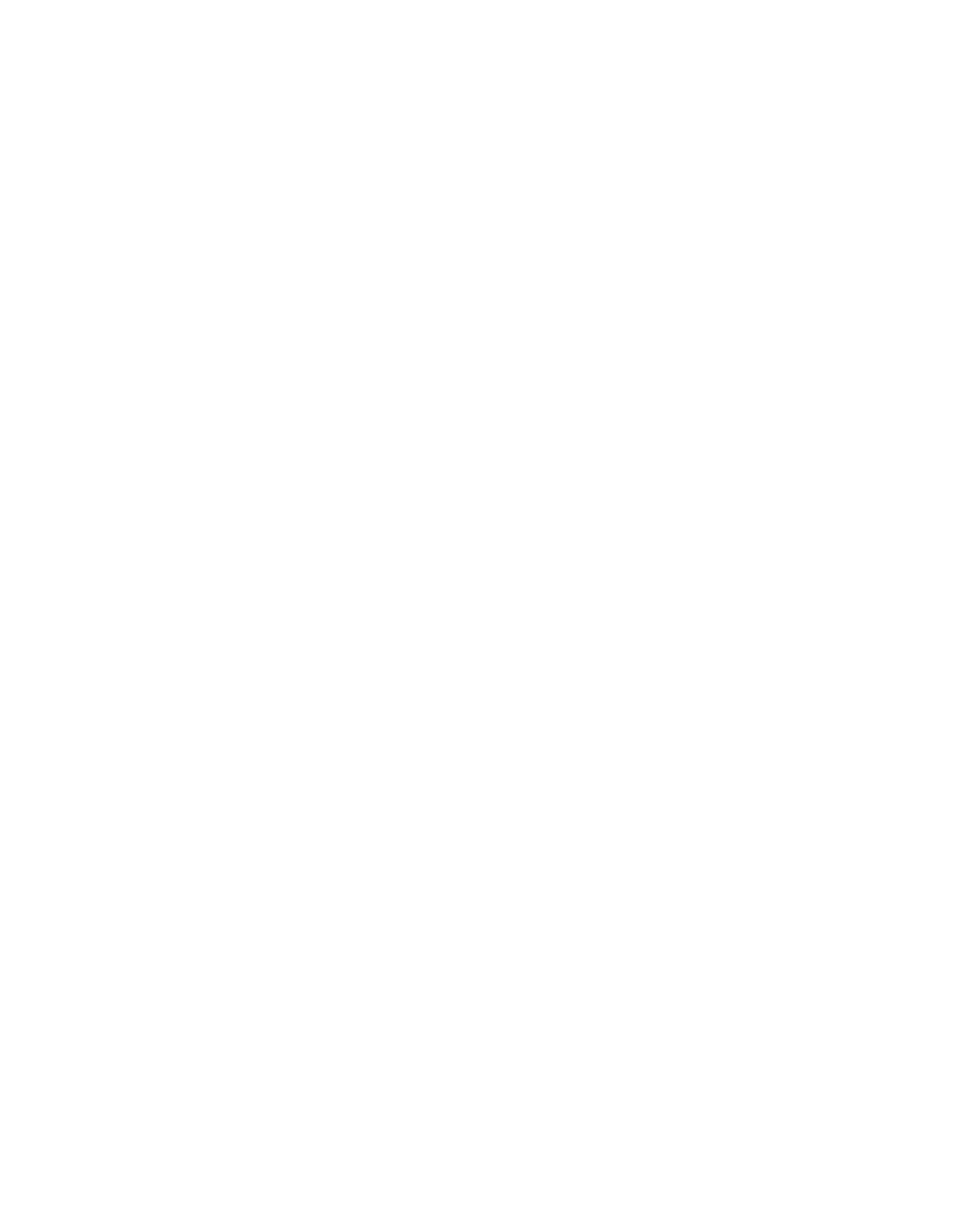# **6. Definitions**

# **6.1 Acronyms**

| AML            | <b>Actual Measured Loss</b>                     |
|----------------|-------------------------------------------------|
| <b>ANSI</b>    | <b>American National Standards Institute</b>    |
| <b>BER</b>     | <b>Bit Error Ratio</b>                          |
| <b>CFA</b>     | <b>Carrier Facility Assignment</b>              |
| <b>CLLITM</b>  | <b>COMMON LANGUAGE Location Identification</b>  |
| CO             | <b>Central Office</b>                           |
| CO-NI          | <b>Central Office Network Interface</b>         |
| dB             | Decibel                                         |
| DS1            | Digital Service Level 1                         |
| $E$ I          | <b>Electrical Interface</b>                     |
| <b>ES</b>      | <b>Errored Second</b>                           |
| <b>ESP</b>     | <b>Enhanced Service Provider</b>                |
| EU             | End-User                                        |
| EU-NI          | <b>End-User Network Interface</b>               |
| <b>IDSL</b>    | <b>ISDN</b> Digital Subscriber Line             |
| <b>ISDN</b>    | <b>Integrated Services Digital Network</b>      |
| <b>ISP</b>     | <b>Internet Service Provider</b>                |
| kbit/s         | Kilobits per Second (1,000 bit/s)               |
| <b>LATA</b>    | <b>Local Access and Transport Area</b>          |
| <b>LT</b>      | Line Termination                                |
| <b>LULT</b>    | Line Unit LT                                    |
| <b>LUNT</b>    | Line Unit NT1                                   |
| Mbit/s         | Megabits per Second $(1,000,000 \text{ bit/s})$ |
| NC             | <b>Network Channel</b>                          |
| <b>NCI</b>     | <b>Network Channel Interface</b>                |
| N <sub>I</sub> | <b>Network Interface</b>                        |
|                |                                                 |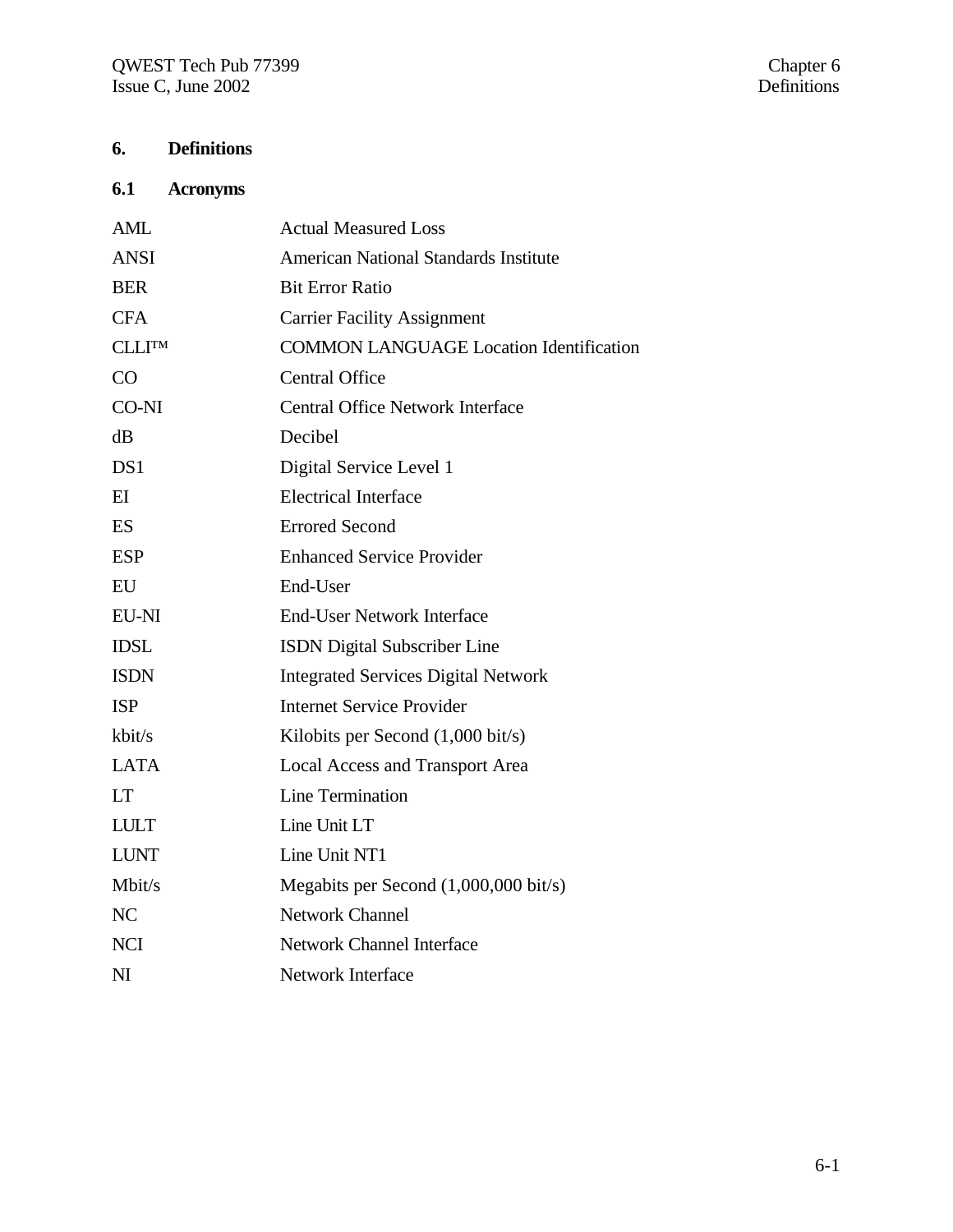| NT              | <b>Network Termination</b>      |
|-----------------|---------------------------------|
| NT <sub>1</sub> | Network Termination 1           |
| <b>PRX</b>      | Private Branch Exchange         |
| <b>POT</b>      | <b>Point Of Termination</b>     |
| <b>PSD</b>      | <b>Power Spectral Density</b>   |
| SES             | <b>Severely Errored Second</b>  |
| <b>TLP</b>      | <b>Transmission Level Point</b> |
| VF              | Voice Frequency                 |
|                 |                                 |

#### **6.2 Glossary**

#### **Bandwidth**

Analog - The range of frequencies that contain most of the energy or power of a signal; also, the range of frequencies over which a circuit or system is designed to operate.

Digital - The amount of information that a signal can carry over a fixed time interval. A system with a high bandwidth can carry more information over a fixed time interval than a low bandwidth system.

#### **2B1Q**

Two Binary One Quaternary. A four-level pulse amplitude modulation line code that converts 2 bit binary pairs into quaternary symbols.

#### **Binary** *n-* **Zero Substitution (B***n***ZS)**

Binary *n*- Zero Substitution is an application of BPRZ, and is an exception to the Alternate Mark Inversion (AMI) line-code rule. It is one method for providing bit independence for digital transmission, by providing a minimum 1's density of 1 in *n*-bits. For DS3, *n*=3; for DS1, *n*=8; for 56 kbit/s service, *n*=7, and for subrates, *n*=6. The rule of B*n*ZS is:

- Successional binary 1s (Marks) will be of opposite polarity (AMI) unless they are separated by n consecutive binary zeros, in which case the n 0s will be replaced by an n-bit byte containing 1s, having or causing, an intentional bipolar violation (bpv).
- For example in B6ZS, if the preceding binary 1 was  $+$ , then binary 100000011 is transmitted as signal voltage values:  $-000+0++$  (the B6ZS byte is underlined). Assume the leftmost bit is transmitted first.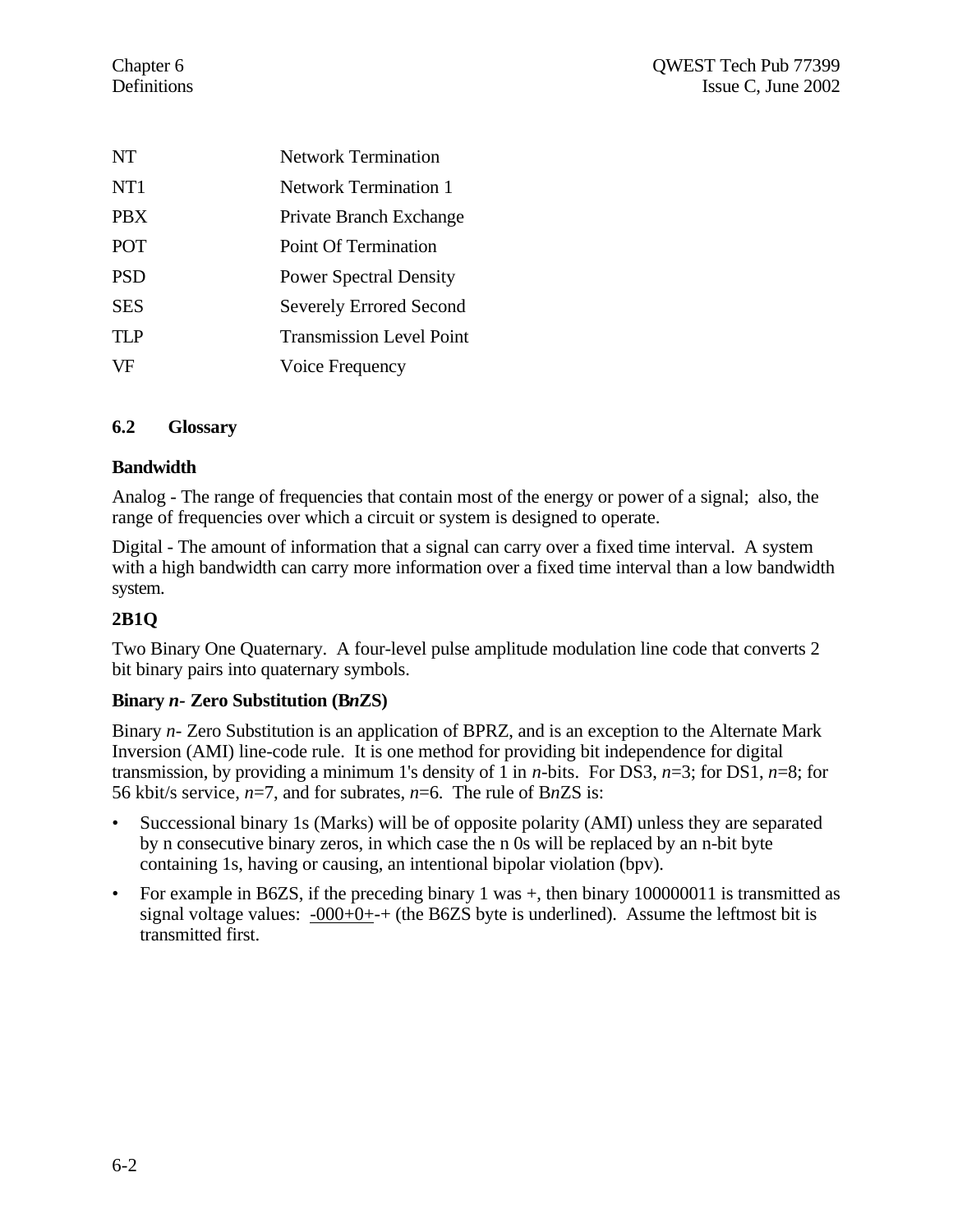• In the decoding process, the B*n*ZS signature is recognized and replaced by an all zero *n*-bit byte.

#### **Bit (Binary Digit)**

A binary unit of information. It is represented by one of two possible conditions, such as the value 0 or 1, on or off, high potential or low potential, conducting or not conducting, magnetized or demagnetized. A Bit is the smallest unit of information, by definition.

#### **Central Office (CO)**

A local switching system (or portion thereof) and its associated equipment located at a wire center.

#### **Channel**

An electrical or photonic (in the case of fiber optic based transmission systems) communications path between two or more points of termination.

#### **End-User (EU)**

The term "End-User" denotes any customer of telecommunications service that is not a carrier; except that a carrier shall be deemed to be an "End-User" to the extent that such carrier uses a telecommunications service for administrative purposes, without making such service available to others, directly or indirectly. The term is frequently used to denote the difference between a carrier interface and an interface subject to unique regulatory requirements at non-carrier customer premises (Federal Communications Commission Part 68, etc.).Extended Superframe (ESF) Format

An Extended Superframe consists of twenty-four consecutive DS1 frames. Bit one of each frame (the F-bit) is time shared during the 24 frames to describe a 6 bit frame pattern, a 6 bit Cyclic Redundancy Check (CRC) remainder, and a 12 bit data link. The transfer rate of each is 2 kbit/s, 2 kbit/s, and 4 kbit/s respectively.

#### **IDSL**

ISDN Digital Subscriber Line. One of a family of Digital Subscriber Lines with a line rate of 160 kbit/s and a maximum customer payload of 144 kbit/s using 2B1Q line coding.

#### **ISDN**

Integrated Services Digital Network. An access arrangement consisting of any of the following combinations of access channels.

- one D- channel (16 kbit/s)
- one B- channel plus one D- channel  $(64 \text{ kbit/s} + 16 \text{ kbit/s})$
- two B- channel plus one D- channel  $(128 \text{ kbit/s} + 16 \text{ kbit/s})$

#### **Network Channel (NC) Code**

The Network Channel (NC) code is an encoded representation used to identify both switched and non-switched channel services. Included in the code set are customer options associated with individual channel services, or feature groups and other switched services.

#### **Network Channel Interface (NCI) Code**

The Network Channel Interface (NCI) code is an encoded representation used to identify five (5) interface elements located at a Network Interface at a customer location. The Interface code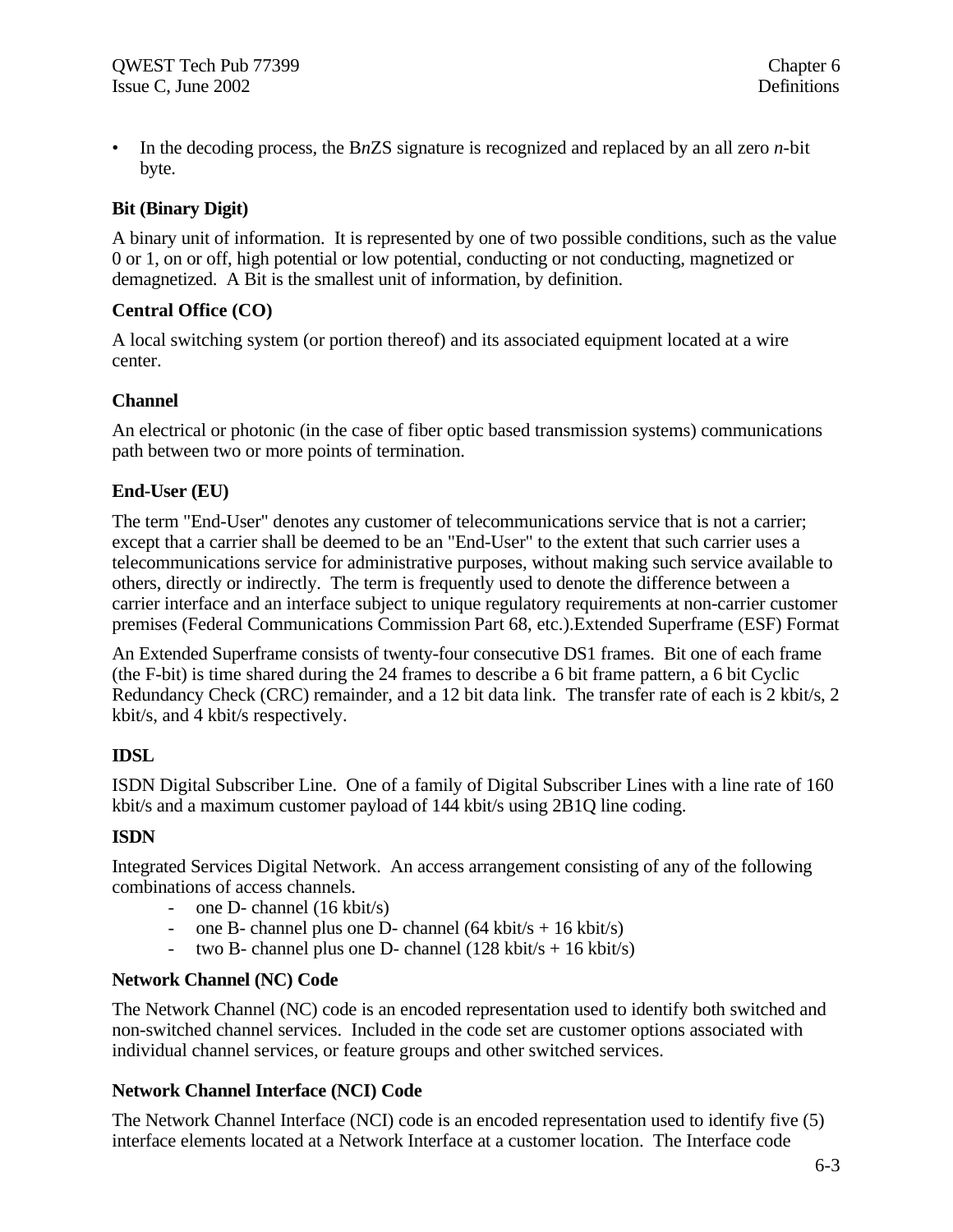elements are: Total Conductors, Protocol, Impedance, Protocol Options, and Transmission Level Points (TLP).

#### **Network Interface (NI)**

The point of demarcation on the End-User's premises at which the U S WEST Communications, Inc.'s responsibility for the provision of Access or Non-Access service ends.

#### **Protocol Code**

The Protocol (character positions 3 and 4 of the NCI Code) is a two-character alpha code that defines requirements for the interface regarding signaling and transmission.

#### **Superframe Format (SF)**

A superframe consists of 12 consecutive DS1 frames. Bit one of each frame (the F-bit) is used to describe a 12-bit framing pattern during the 12 frames.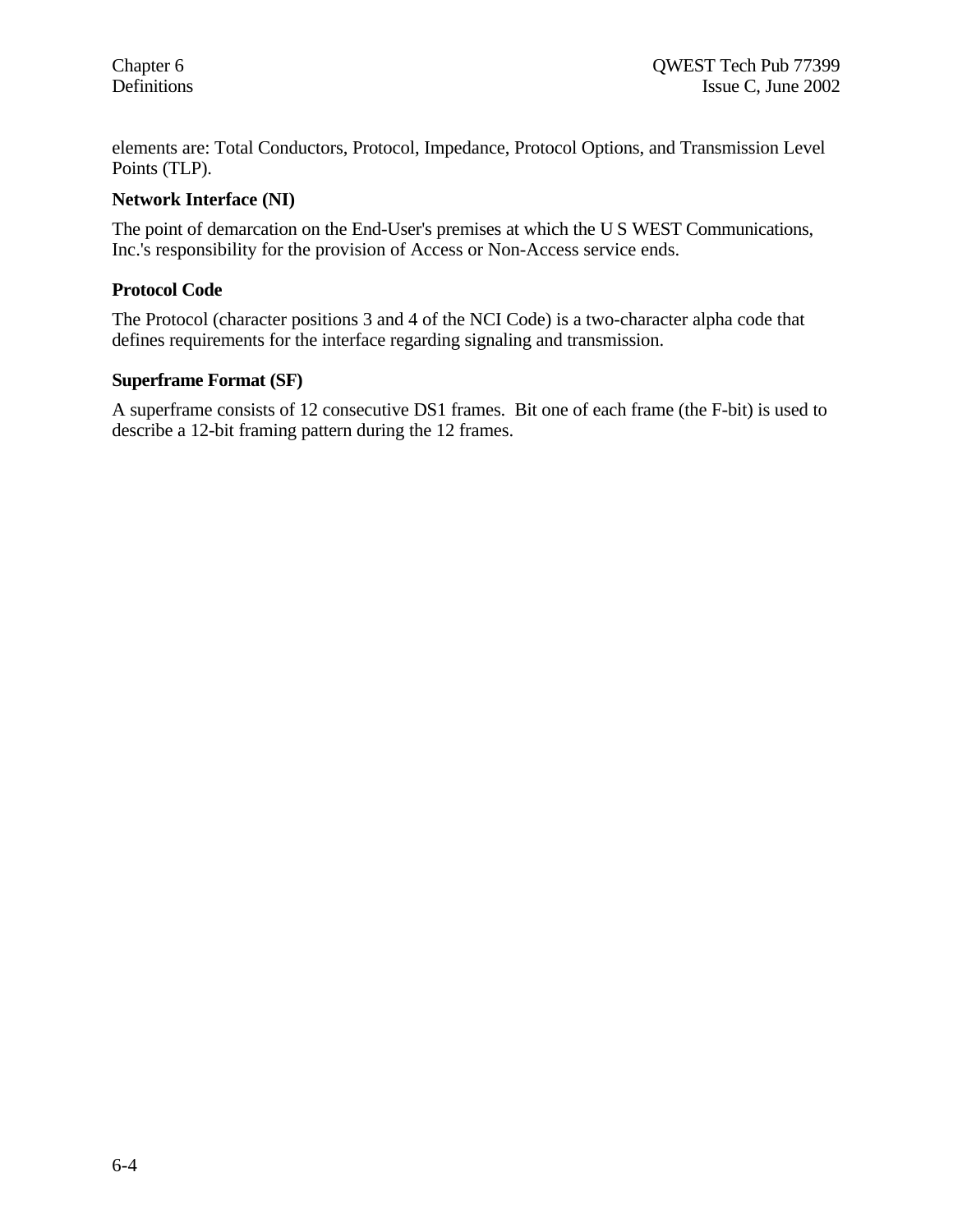# **CONTENTS**

# **Chapter and Section Page**

| 7. |     |  |
|----|-----|--|
|    | 71  |  |
|    | 7.2 |  |
|    | 7.3 |  |
|    | 7.4 |  |
|    | 7.5 |  |
|    | 7.6 |  |
|    | 7.7 |  |
|    | 7.8 |  |
|    |     |  |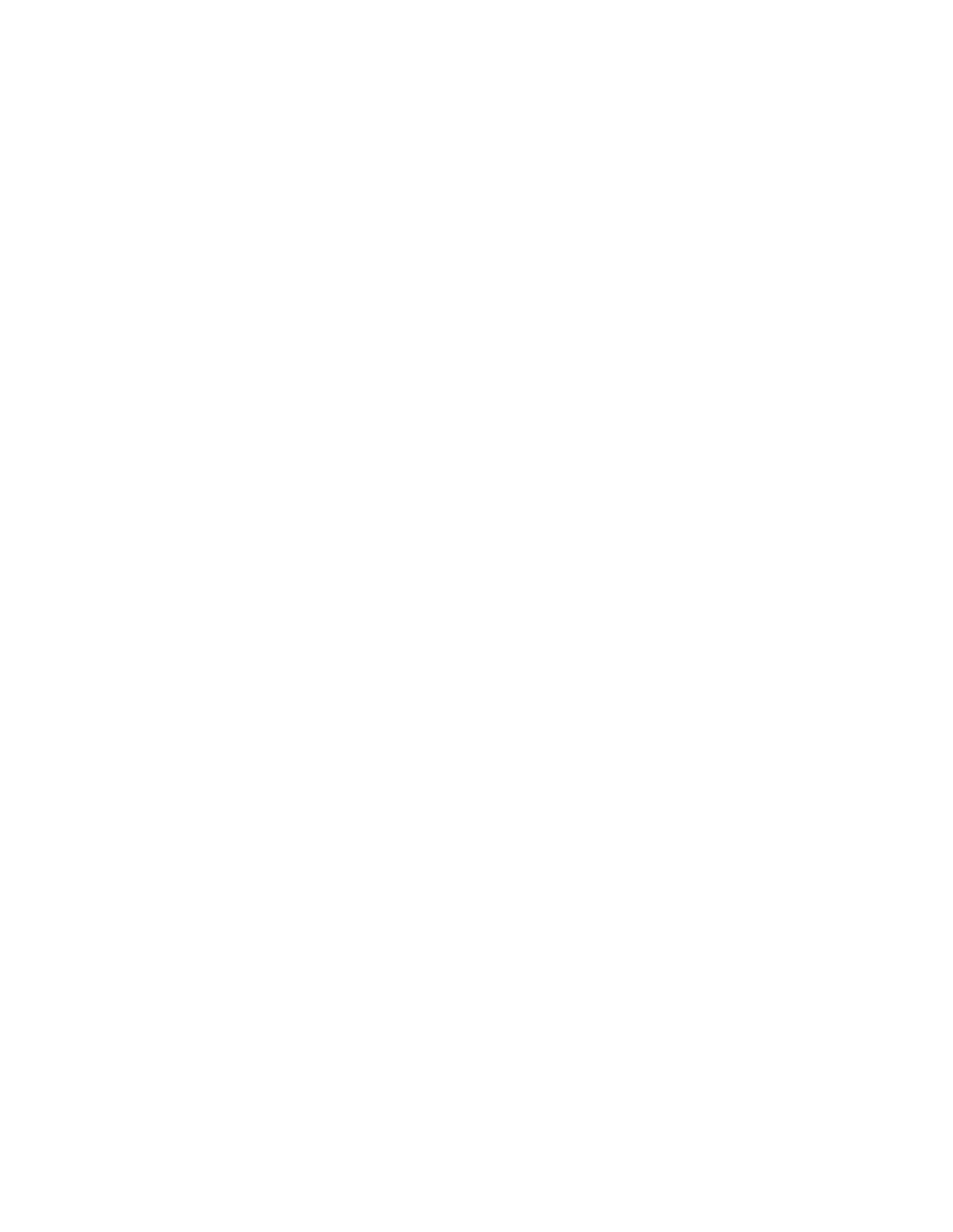# **7. References**

| 7.1               | <b>American National Standards Institute Documents</b> |                                                                                                                                                                                                           |  |  |  |  |
|-------------------|--------------------------------------------------------|-----------------------------------------------------------------------------------------------------------------------------------------------------------------------------------------------------------|--|--|--|--|
|                   | ANSI T1.102-1993                                       | Telecommunications - Digital Hierarchy - Electrical Interfaces                                                                                                                                            |  |  |  |  |
|                   | ANSI T1.107-1995                                       | Telecommunications - Digital Hierarchy - Formats Specifications                                                                                                                                           |  |  |  |  |
|                   | ANSI T1.223-1991                                       | Telecommunications - Information Interchange-Structure and<br>Representation of Network Channel (NC) and Network Channel Interface<br>(NCI) Codes for the North American Telecommunications System.       |  |  |  |  |
|                   | ANSI T1.403-1995                                       | Telecommunications - Carrier to Customer Installation, DS1 Metallic<br>Interface                                                                                                                          |  |  |  |  |
|                   | ANSI T1.510-1994                                       | Telecommunications - Network Performance Parameters for<br><b>Dedicated Digital Services -- Specifications</b>                                                                                            |  |  |  |  |
|                   | ANSI T1.601-1992                                       | Telecommunications - Integrated Services Digital Network (ISDN) - Basic<br>Access Interface for Use on Metallic Loops for Application on the<br>Network side on the NT (Layer 1 Specification).           |  |  |  |  |
|                   | ANSI T1.605-1991                                       | Telecommunications - Integrated Services Digital Network (ISDN) - Basic<br>Access Interface for S and T Reference Points (Layer 1 Specification).                                                         |  |  |  |  |
| 7.2               |                                                        | <b>Institute of Electrical and Electronics Engineers Publications</b>                                                                                                                                     |  |  |  |  |
| IEEE Std 100-1992 |                                                        | The New IEEE Standard Dictionary of Electrical and Electronics Terms<br>[Including Abstracts of All Current IEEE Standards]. Institute of<br>Electrical and Electronics Engineers, Inc. Copyright © 1993. |  |  |  |  |
| 7.3               |                                                        | <b>International Telecommunication Union Recommendations</b>                                                                                                                                              |  |  |  |  |
| G.701             |                                                        | Vocabulary of Digital Transmission, Multiplexing and Pulse code<br><b>Modulation (PCM) Terms</b>                                                                                                          |  |  |  |  |
| I.411             |                                                        | ISDN User-Network Interfaces -Reference Configurations                                                                                                                                                    |  |  |  |  |
| 7.4               | <b>QWEST Publications</b>                              |                                                                                                                                                                                                           |  |  |  |  |
| Guide             | Service Interval                                       | Updated twice yearly. This is also available through the<br><b>Interconnect Services Center.</b>                                                                                                          |  |  |  |  |
| <b>PUB 77200</b>  |                                                        | QWEST DS1 Service and QWEST DS1 Rate Synchronization Service,<br>Issue F, September 2001                                                                                                                  |  |  |  |  |

- PUB 77386 *Expanded Interconnection and Collocation for Private Line Transport and Switched Access Services.* Issue F, June 2001
- PUB 77375 *1.544 Mbit/s Channel Interfaces.* Issue E, September 2001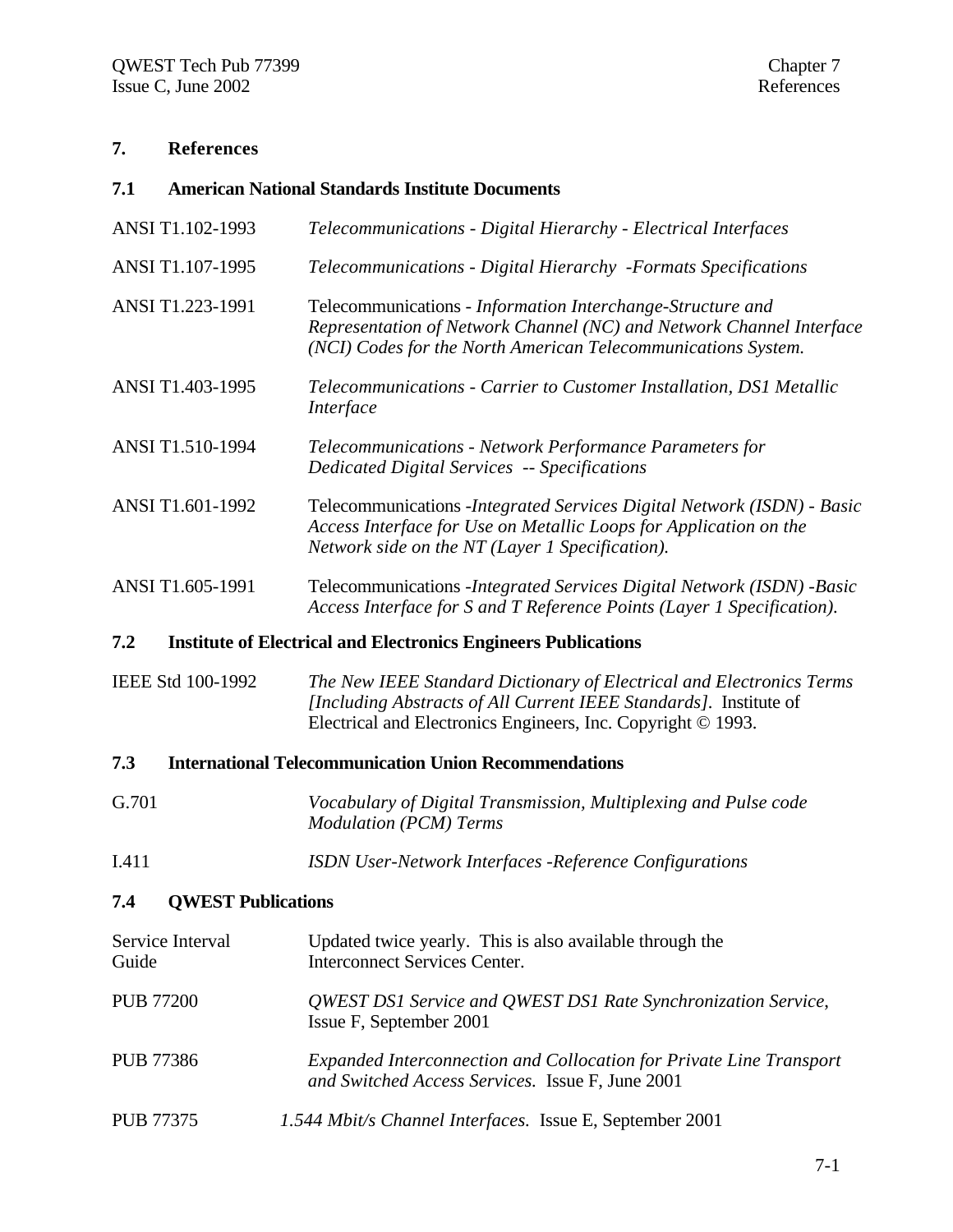# **7.5 Federal Communications Commission Documents**

Code of Federal Regulations 47, Part 68.

# **7.6 Telcordia Documents**

| <b>GR-499-CORE</b>  | Bellcore, Transport Systems Generic Requirements (TSGR): Common<br>Requirements,                                 |
|---------------------|------------------------------------------------------------------------------------------------------------------|
| <b>GR-1089-CORE</b> | Electromagnetic compatibility and Electrical Safety Generic Criteria<br>for Network Telecommunications Equipment |
| SR-STS-000307       | Bellcore, Industry Support Interface (ISI): NC/NCI Code Dictionary,<br>Issue 4, February 1993.                   |
| TR-NWT-000393       | Bellcore, ISDN Basic Access Digital Subscriber Lines.                                                            |
| TR-NWT-000397       | Bellcore, ISDN Basic Access Transport System Requirements.                                                       |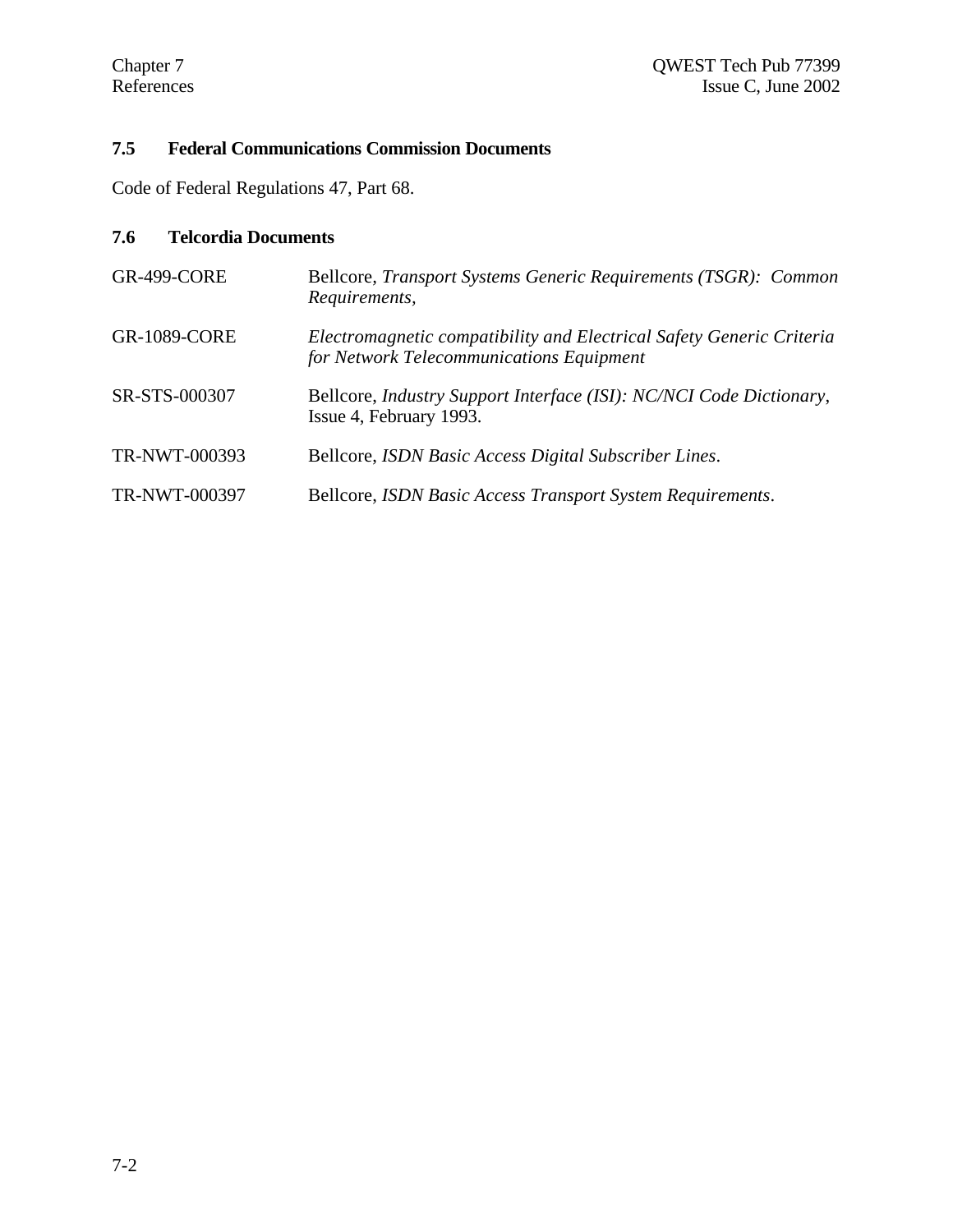#### **7.7 Ordering Information**

All documents are subject to change and their citation in this document reflects the most current information available at the time of printing. Readers are advised to check status and availability of all documents.

Ordering Information for those who are not QWEST employees:

For American National Standards Institute (ANSI) documents contact:

American National Standards Institute Attn.: Customer Service 11 West 42nd Street New York, NY 10036 Phone: (212) 642-4900 Fax: (212) 302-1286 HTTP URL: http://www.ansi.org

ANSI has a catalog available that describes their publications.

For Telcordia documents contact:

Telcordia Customer Relations 8 Corporate Place, PYA 3A-184 Piscataway, NJ 08854-4156 Fax: (908) 336-2559 Phone: (800) 521-CORE (2673) (U.S. and Canada) Phone: (908) 699-5800 (Others) HTTP URL: http://www.telcordia.com

For IEEE documents contact:

Institute of Electrical and Electronics Engineers, Inc. 345 East 47th Street New York, NY 10017-2394 HTTP URL: http://www.ieee.org

For International Telecommunications Union documents contact:

International Telecommunications Union General Secretariat Place des Nations, CH-1211 Geneva 20, Switzerland HTTP URL: http://www.itu.ch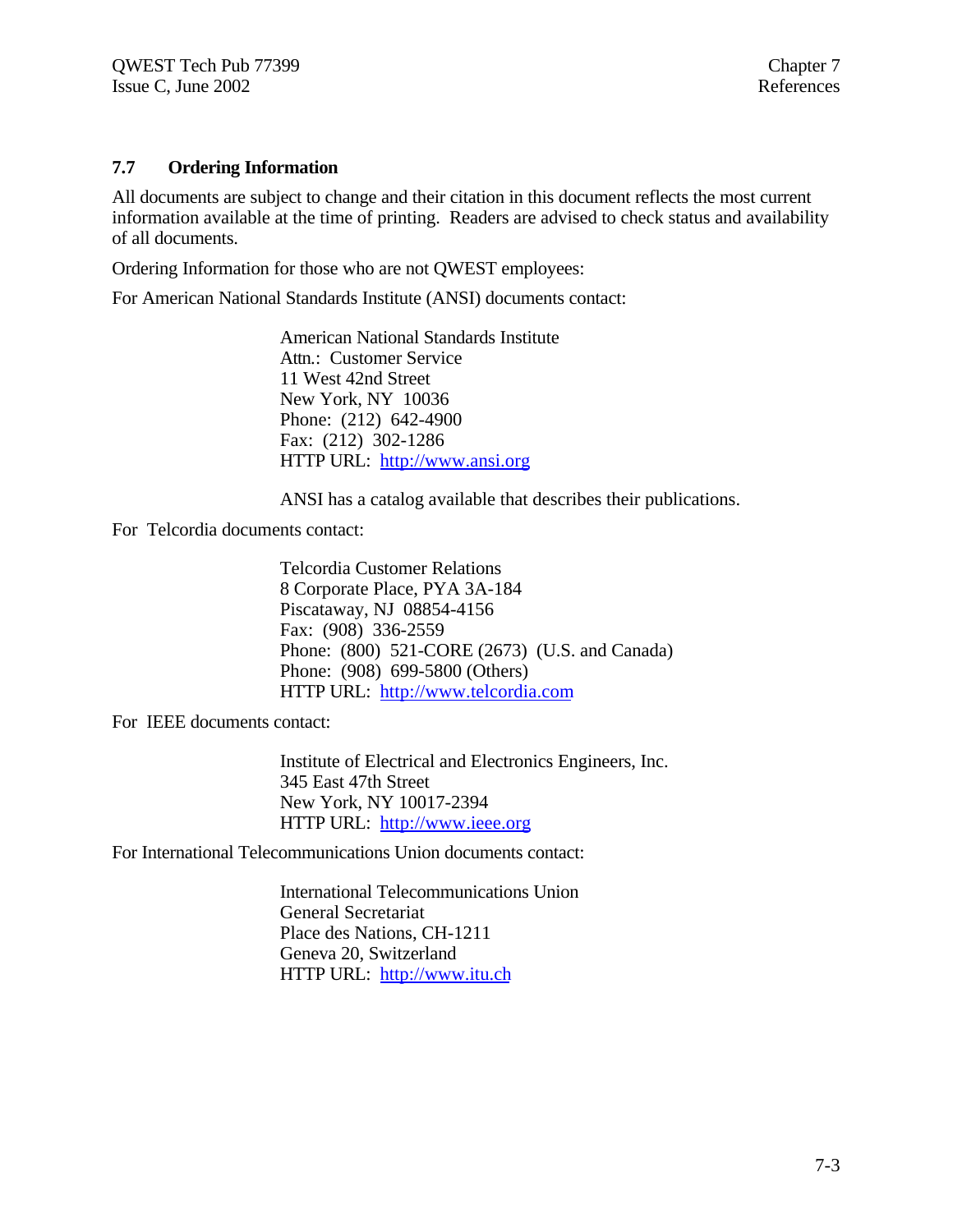For QWEST Technical Publications contact:

#### http://www.qwest.com/techpub

For Federal Communications Commission (FCC) documents contact:

Superintendent of Documents Government Printing Office Washington, D. C. 20402 Phone: (202) 783-3238 HTTP URL: http://www.fcc.gov

Employees of U S WEST, Inc. shall contact:

Central Distribution Center (CDC) 1005 17th St. S-30 Denver, CO 80202 Telephone: (303) 896-9446 Fax: (303) 965-8652

Most QWEST publications are available to employees on the company network (E\*MEDIA). Call 303-965-0707 for further information.

#### **7.8 Trademarks**

QWEST<sup>®</sup> Registered Trademark of QWEST Communications International Inc.